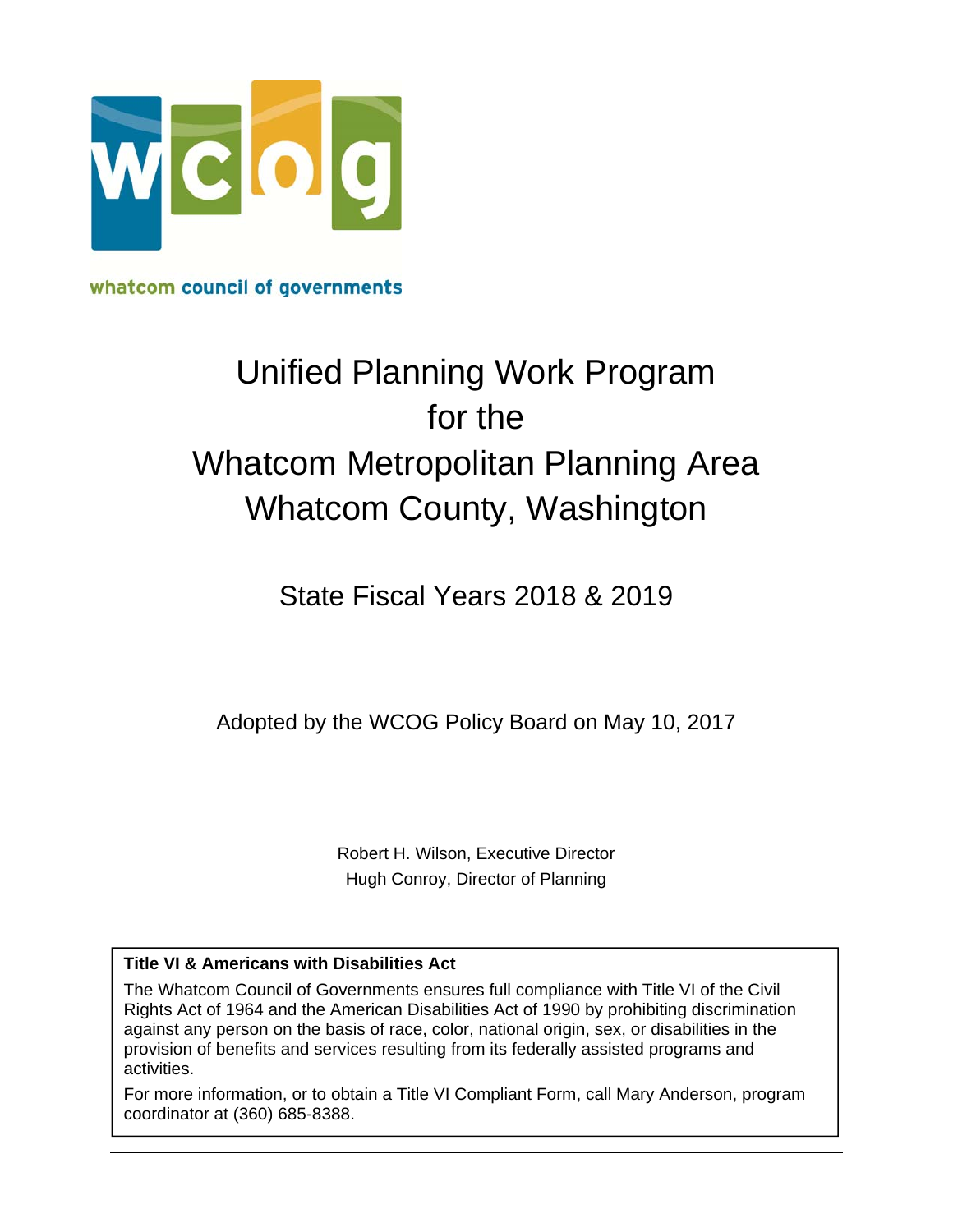# **Contents**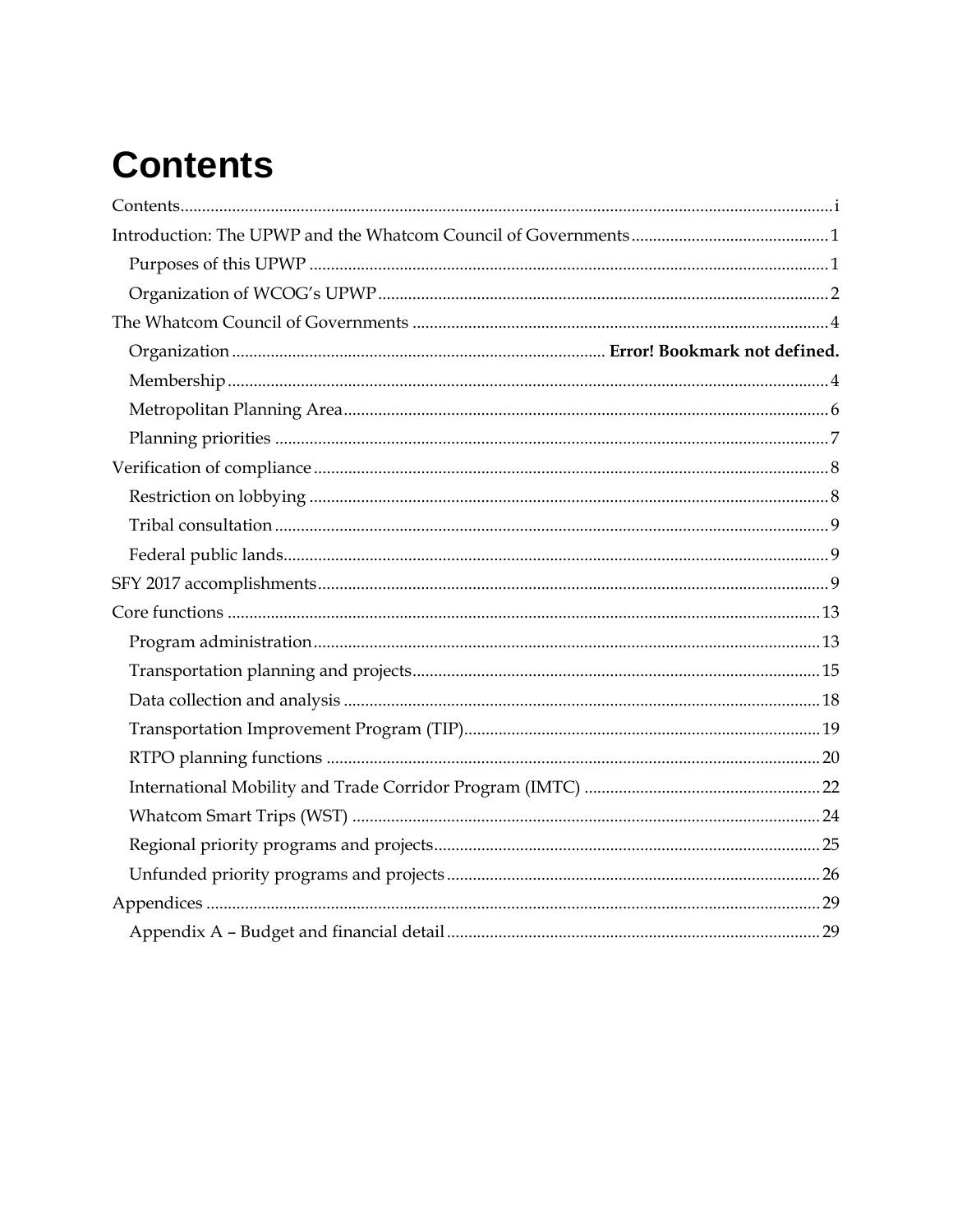# **Introduction: The UPWP and the Whatcom Council of Governments**

A Unified Planning Work Program (UPWP) is required annually of Metropolitan Planning Organizations (MPOs) and Regional Transportation Planning Organizations (RTPOs). The Whatcom Council of Governments (WCOG) is the federally-recognized MPO for the Bellingham Urbanized Area and the state designated RTPO for the entirety of Whatcom County, Washington. While WCOG assumed those responsibilities in 1982 and 1990, respectively, it came into existence in 1966 as a regional "conference of governments" through an act of the Washington State Legislature.

While UPWP requirements are driven primarily by the need to document anticipated uses of federal and state funding for MPO and RTPO activities, the UPWP is also intended to reflect the work program for the organization as a whole. The pie chart at right illustrates how WCOG's funded MPO and RTPO activities are carried out alongside other programs and projects that advance regional priorities and enhance required planning functions.

The federal funds WCOG uses to conduct metropolitan transportation planning come from the Federal Highway Administration (FHWA) and the Federal Transit Administration (FTA), known as FHWA "PL" and FTA "5303" funding, respectively. Those funds pass through the Washington State Department of

**Summary of WCOG's SFYs 2018-19 core functions by percent of total anticipated work program funding**



Transportation (WSDOT) along with WCOG's allocation of state funds for its RTPO activities. As part of its administrative responsibilities, WSDOT is responsible for verifying that UPWP documents are complete and contain sufficient detail to support its subsequent reporting of MPO expenditures to the U.S. Department of Transportation (USDOT).

## **Purposes of this UPWP**

The UPWP serves multiple purposes:

- It confirms for WSDOT, FHWA, and FTA that an appropriate *cooperative, comprehensive and continuing* (3C) planning process is in place;
- It includes sufficient detail for WSDOT's Tribal and Regional Coordination Office (TRCO) to determine the eligibility of funding;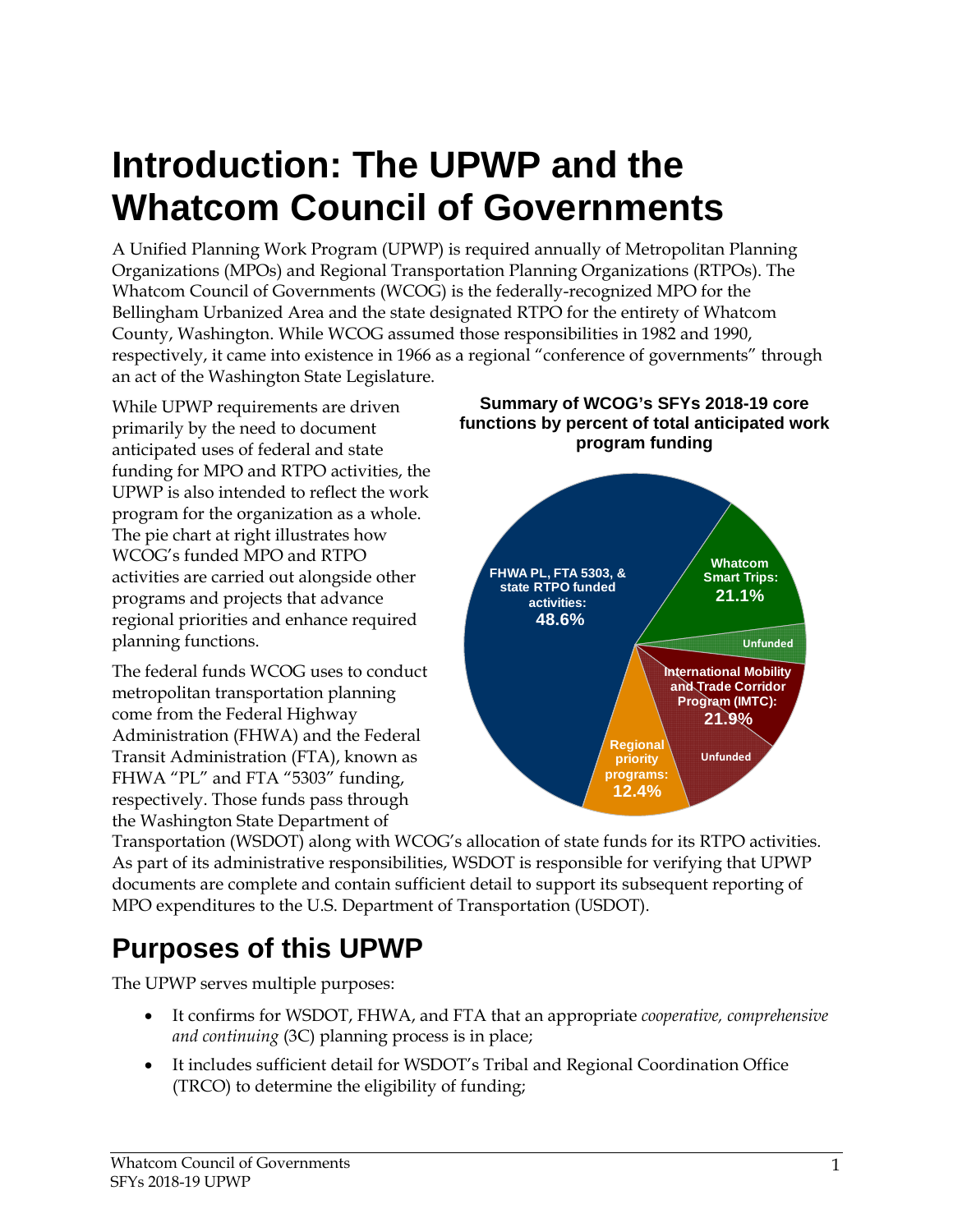- It meets WCOG's federal and state requirements as an MPO and RTPO, respectively, to prepare and submit a UPWP annually;
- It provides useful information for the public, the Whatcom Transportation Policy Board (WTPB), member jurisdictions and partner agencies about how WCOG activities are funded and how they complement each other to achieve progress toward adopted regional objectives; and
- It supports effective program management and reporting.

## **Organization of WCOG's UPWP**

WCOG is submitting a two-year UPWP. It is organized to provide a description of all work activities planned for Washington State fiscal years (SFYs) 2018 & 2019 and facilitate the TRCO's review and evaluation of functions and expenditures related to federal and state planning funds. As advised in WSDOT's *2017 UPWP Guidelines*, the individual work **activities** in WCOG's work plan are organized under the following nine **core functions:**

- 1. Program administration,
- 2. Transportation planning,
- 3. Data collection and analysis,
- 4. Transportation Improvement Program (TIP),
- 5. RTPO planning,
- 6. International Mobility and Trade Corridor Program,
- 7. Whatcom Smart Trips,
- 8. Regional priority programs and projects, and
- 9. Unfunded priority programs and projects.

WCOG's UPWP will provide detail on anticipated activities within each of these core functions. While many of WCOG's planned activities are funded by the PL and FTA funds that the WSDOT TRCO administers, more than half of WCOG's current activities are funded from other sources: other FHWA or state funds, local funds, Canadian funds (for certain border related projects), etc. While all anticipated SFY 2018-19 activities are grouped under the nine core functions, each activity section header also includes a notation of funding source types as follows:

- **[PL/5303/RTPO]** = FHWA PL, FTA 5303 and State RTPO funds. The federal portion of these funds come to WCOG under a consolidated planning grant.
- **[OF]** = Other U.S. federal funding
- **[OS]** = Other state
- **[Local] <sup>=</sup>**Local jurisdictions
- **•** [**Canadian**] = Canadian provincial or federal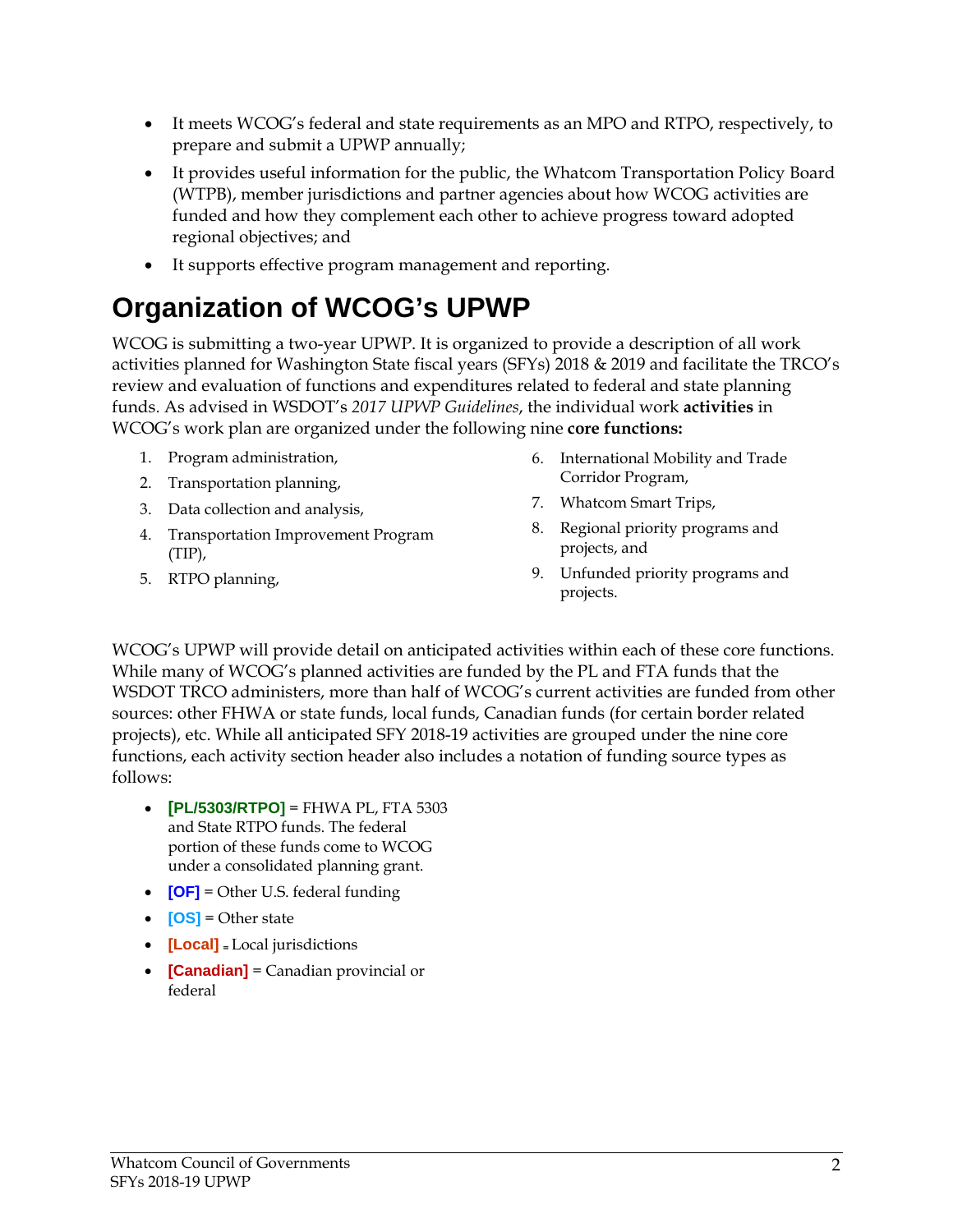The budget and financial detail that the UPWP requires are presented in Appendix A and organized using the funding source types above.

Each of the work activities to be undertaken by WCOG in SFY 2018-19 is explained using the following format:

**Core function** (nine of these as listed above)

**Activity** (varying number under each core function)

- **Performance** (i.e., who will perform the work)
- **Products**
- **Schedule**
- **Funding** (by funding source type)

#### **Budget and financial table**

WSDOT UPWP guidelines include a budget/financial table template to be used to provide a summary of all MPO/RTPO activities funded by PL, FTA 5303 and/or RTPO funds along with the sources of proposed match and other funds as required by 23 CFR 450.308. WCOG also uses this format to summarize the finances of work activities funded by sources other than PL, FTA 5303 or RTPO funds.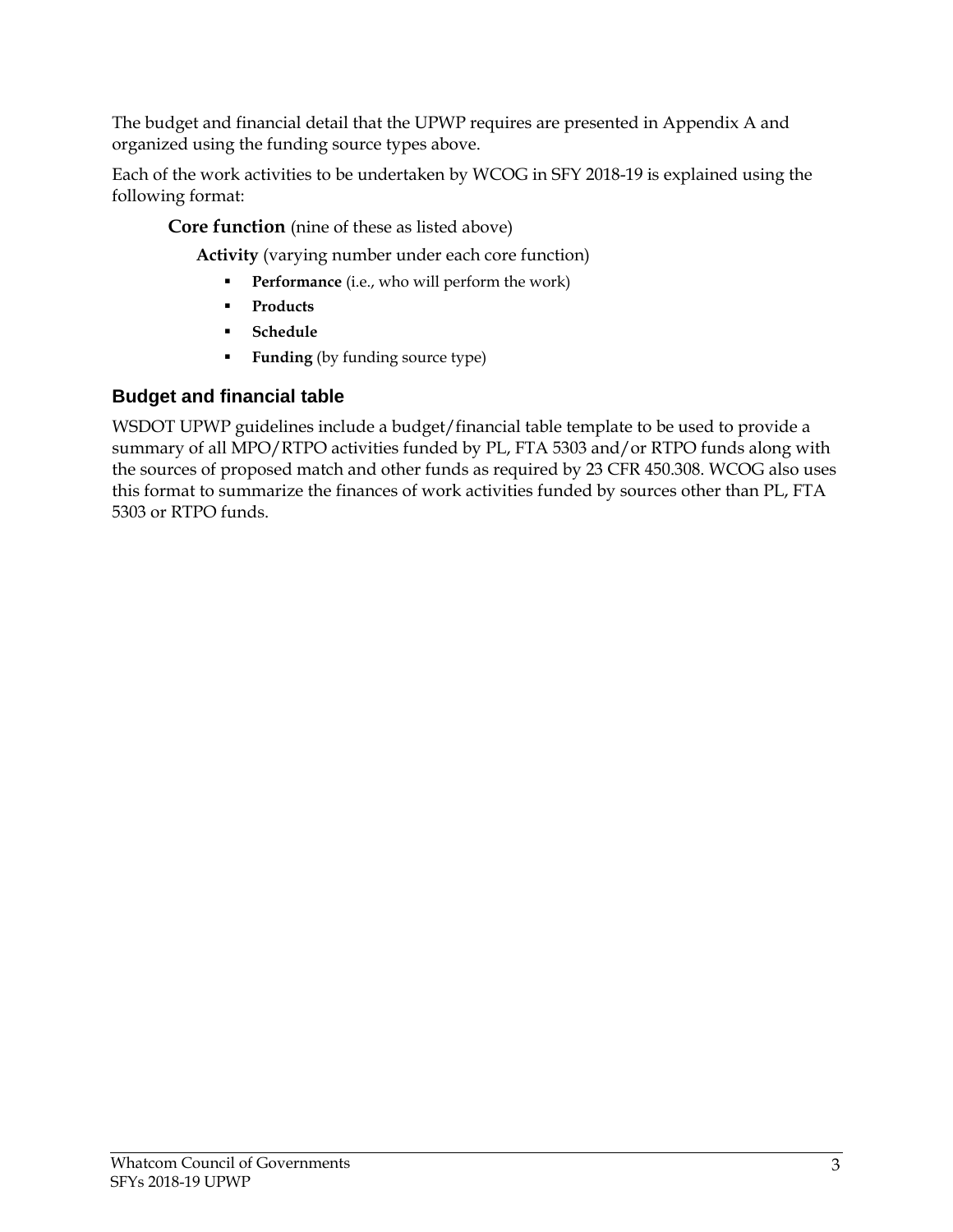# **The Whatcom Council of Governments**

This section reviews how WCOG is organized, the membership of the Council Board and the Policy Board, the geographic coverage related to WCOG's responsibilities and work plan, and the current planning priorities. Organization

## **Organization**

## **Membership**

The table below lists the region's governments, districts, agencies, and institutions that participate on WCOG Council Board, its MPO-RTPO Policy Board, or both along with the

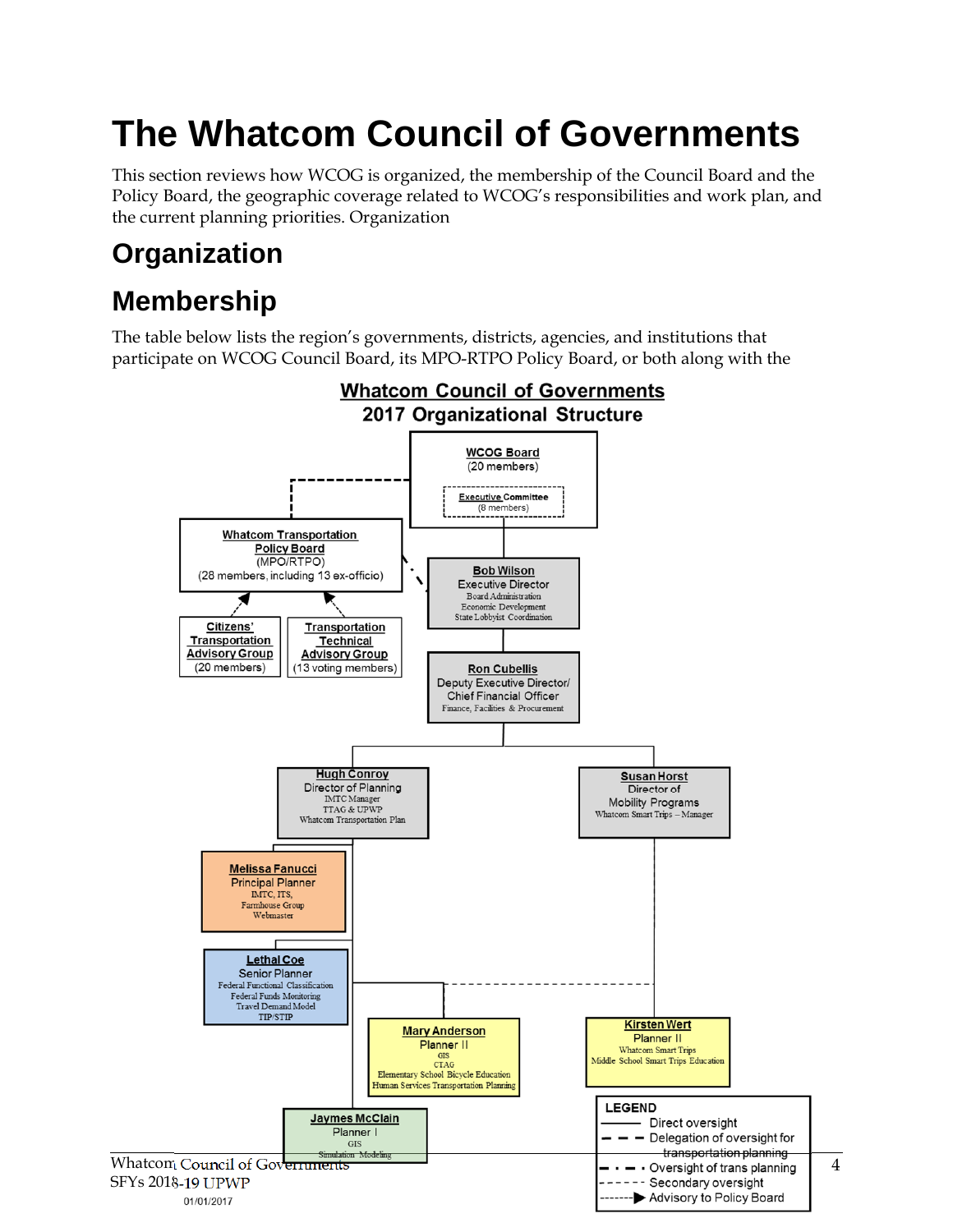#### individuals currently<sup>1</sup> serving.

| Entity                                         | <b>Position</b>                    | 2017<br>Representatives  | <b>Council Board</b> | <b>MPO - RTPO</b><br><b>Policy Board</b> |
|------------------------------------------------|------------------------------------|--------------------------|----------------------|------------------------------------------|
|                                                | Executive                          | <b>Jack Louws</b>        |                      |                                          |
| <b>Whatcom County</b>                          | Councilmember                      | <b>Rud Browne</b>        | $\bullet$            |                                          |
|                                                | Councilmember                      | Satpal Sidhu             |                      |                                          |
|                                                | Mayor                              | Kelli Linville           |                      |                                          |
| City of Bellingham                             | Councilmember                      | Terry Bornemann          |                      |                                          |
|                                                | Councilmember                      | Michael Lilliquist       |                      |                                          |
| City of Blaine                                 | Mayor                              | Harry Robinson           |                      | $\bullet$                                |
| City of Everson                                | Mayor                              | John Perry               | $\bullet$            | $\bullet$                                |
| City of Ferndale                               | Mayor                              | Jon Mutchler             | $\bullet$            | ●                                        |
| City of Lynden                                 | Mayor                              | <b>Scott Korthuis</b>    |                      | $\bullet$                                |
| City of Nooksack                               | Councilmember                      | Tom Jones                | $\bullet$            | $\bullet$                                |
| City of Sumas                                  | Mayor                              | <b>Bob Bromley</b>       |                      |                                          |
| Port of Bellingham                             | Commisioner                        | Michael McAuley          |                      |                                          |
| Lummi Indian Business Council                  | Chair                              | <b>Timothy Ballew II</b> | $\bullet$            | $\bullet$                                |
| <b>Nooksack Tribal Council</b>                 | Chair                              | <b>Bob Kelley</b>        |                      |                                          |
| Lake Whatcom Water and Sewer District          | Commisioner                        | <b>Bruce Ford</b>        | $\bullet$            |                                          |
|                                                | General Manager                    | Pete Stark               | $\bullet$            |                                          |
| <b>Whatcom Transportation Authority</b>        | Board member                       | Paul Greenough           |                      | $\bullet$                                |
| The Opportunity Council                        | <b>Executive Director</b>          | <b>Greg Winter</b>       | ۰                    |                                          |
| WA State Dept. of Transportation               | Mt. Baker Area - Asst. Reg. Admin. | Jay Drye/Todd Carlson    |                      | $\bullet$                                |
| Western Washington University                  | <b>VP for University Relations</b> | Steve Swan               | ۰                    | $\bullet$                                |
| Sudden Valley Association                      | Board member                       | Larry Brown              | ۰                    |                                          |
| <b>Whatcom Council of Governments</b>          | <b>WTPB Secretary</b>              | <b>Robert Wilson</b>     |                      | $\bullet$                                |
| <b>Transportation Technical Advisory Group</b> | representative                     | Chris Comeau             |                      | $\bullet$                                |
| <b>Community Transportation Advisory Group</b> | representative                     | Kathy Berg               |                      | $\bullet$                                |
| WA State House of Representatives              | Representative, 42nd District      | <b>Vincent Buys</b>      |                      | $\bullet$                                |
| WA State House of Representatives              | Representative, 40th District      | Kristine Lytton          |                      | ۰                                        |
| WA State House of Representatives              | Representative, 42nd District      | Luanne Van Werven        |                      | ۰                                        |
| WA State House of Representatives              | Representative, 40th District      | <b>Jeff Morris</b>       |                      | $\bullet$                                |
| <b>WA State Senate</b>                         | Senator, 42nd District             | Doug Ericksen            |                      | ۰                                        |
| <b>WA State Senate</b>                         | Senator, 40th District             | Kevin Ranker             |                      | $\bullet$                                |
| <b>Whatcom Community College</b>               | representative                     | Kathy Hiyane-Brown       |                      | $\bullet$                                |
| <b>Bellingham Technical College</b>            | representative                     | <b>Kimberly Perry</b>    |                      | ۰                                        |
| Northwest Economic Council                     | representative                     | <b>Jeff Callender</b>    |                      | $\bullet$                                |
|                                                |                                    |                          |                      | <b>O</b> : non voting                    |

 $\overline{a}$ 

<sup>1</sup> This list is based on current, appointed representatives at the time of this UPWP's adoption. Individual representatives are likely to change over the course of SFY 2018-19.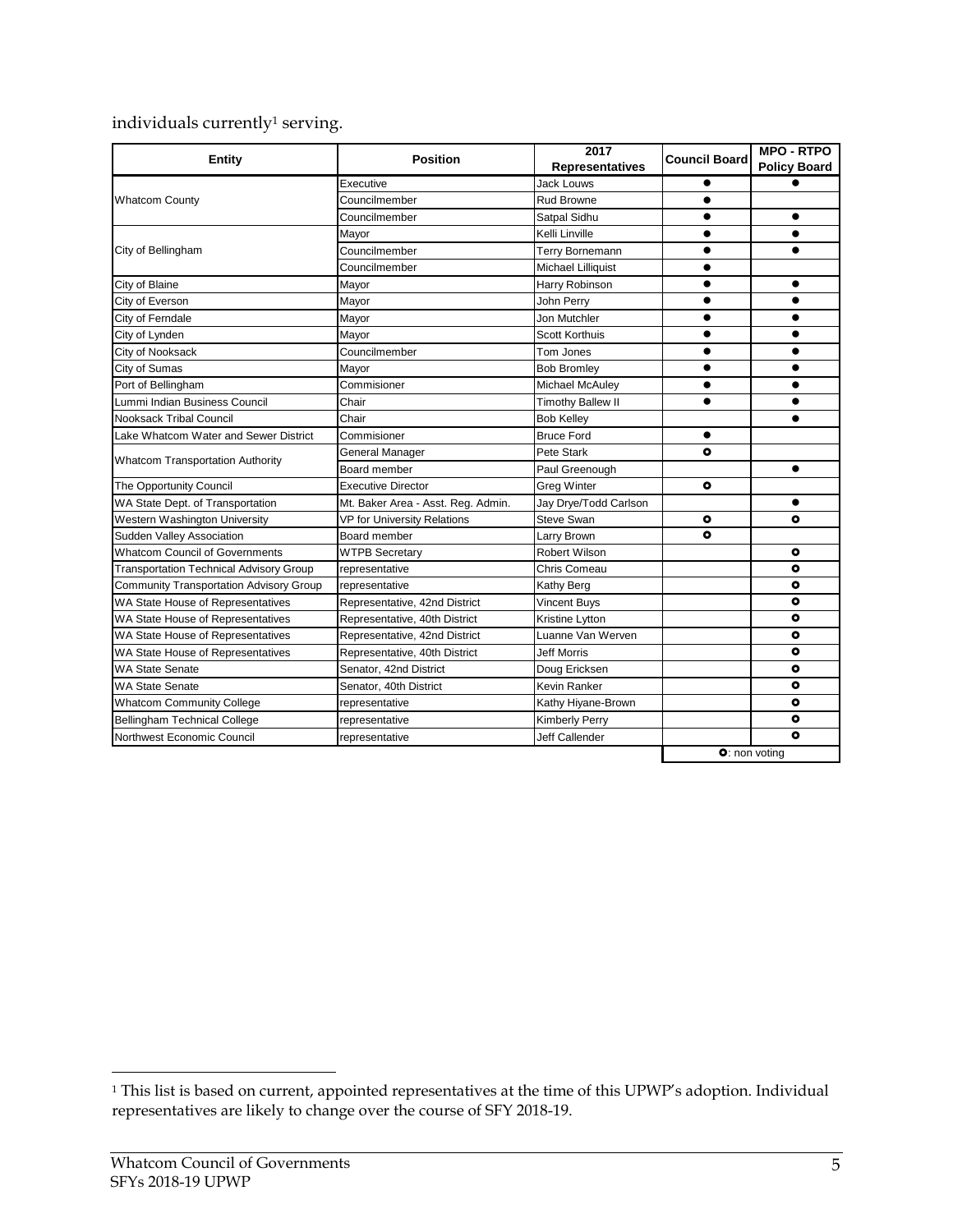## **Metropolitan Planning Area**

In 2013, the WCOG MPA boundary was expanded beyond the county's Urbanized Area to include all areas of the county west of the Mount Baker-Snoqualmie National Forest lands. The Lummi Nation and Nooksack Tribe chose not to include their lands.

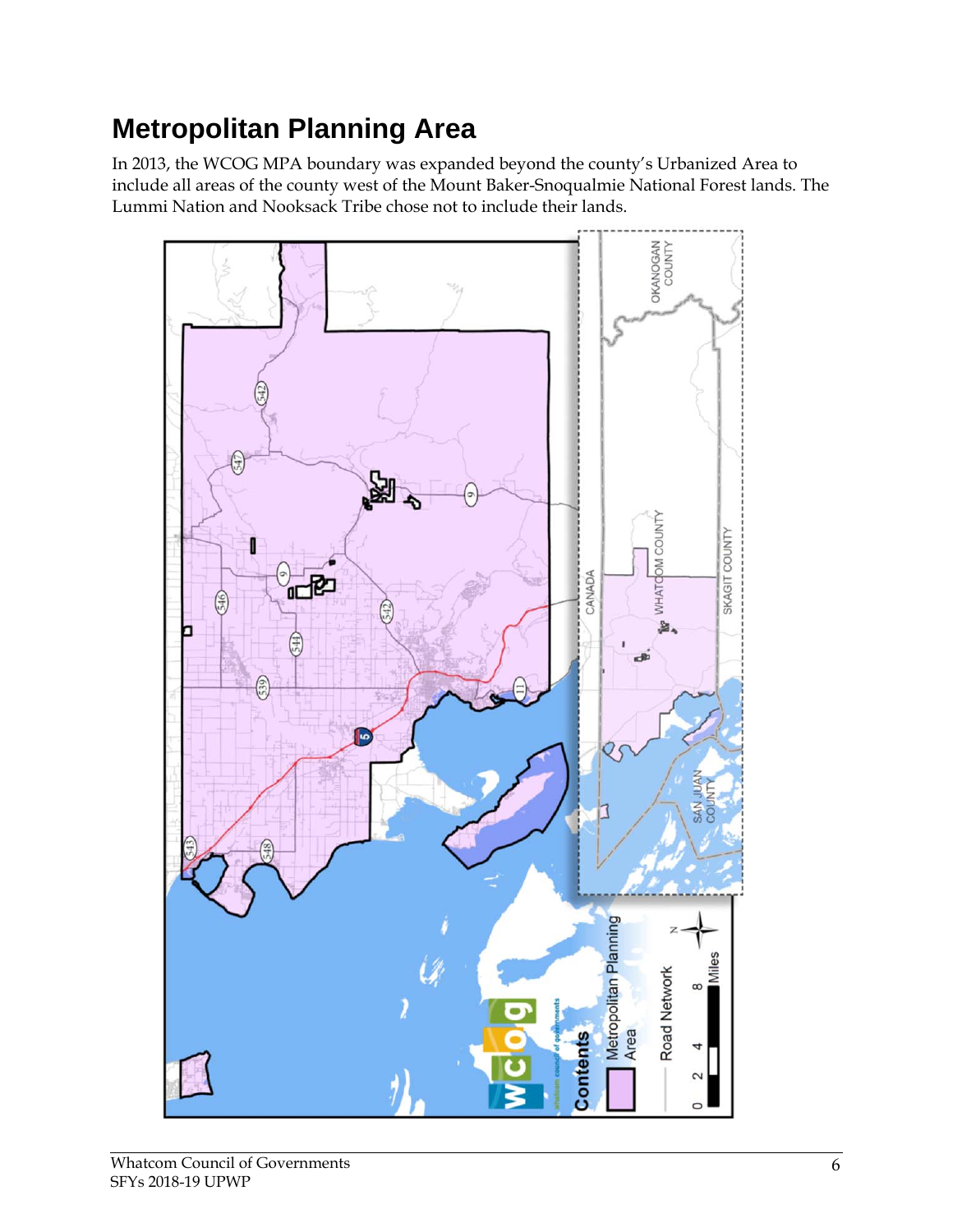## **Planning priorities**

The planning priorities for WCOG's Metropolitan Planning Area (MPA) have recently been refined. A more explicit adoption of goals for the regional transportation system was prompted by current work to update the Whatcom regional and metropolitan transportation plan (*Whatcom Mobility 2040 –* to be adopted May 10 2017) and by the recently completed certification process for the Whatcom region's comprehensive plan transportation elements.

To identify the region's transportation goals, WCOG relied on the transportation goals listed by the MPO and RTPO's member jurisdictions in their current plans. Local jurisdictions all include an explicit list of goals in the transportation chapters of their comprehensive plans – the outcomes they are seeking through strategies and investments. A review of all jurisdictions' goals generated a list of regionally shared goals sorted by frequency of adoption (table below).

There are many themes and approaches that individual jurisdictions discuss in the full text of their plans and this summary of regionally-shared goals should not be taken to mean that individual jurisdictions currently ignore issues not listed here. But for the purpose of giving direction to *Whatcom Mobility 2040*, these are the goals that are most frequently adopted and documented by the region's jurisdictions through locally based, continuous planning processes.

| No. | No. of jurisdictions<br>that identified the<br>qoal | Goal                                               |
|-----|-----------------------------------------------------|----------------------------------------------------|
|     | 10                                                  | Safety                                             |
| ົ   |                                                     | A multimodal transportation system                 |
| 3   |                                                     | Efficiency, effectiveness, & system sustainability |
|     |                                                     | Environmental quality                              |
| 5   |                                                     | Access & convenience                               |
| 6   |                                                     | Maintenance & preservation                         |
|     |                                                     | Freight transportation                             |

**Whatcom Regional transportation goals selected from local transportation plans** 

These seven goals are described in more detail below. The added detail reflects discussions in the region's individual plans and also allows the goals to be related to the longer list of state and federal planning factors.

**Safety—**Safety of everyone using the transportation system – motorized and nonmotorized users. There is a primary interest in advancing strategies expected to reduce fatalities and serious injuries.

**Efficiency, effectiveness, and system sustainability—**The objective here is that:

- Strategies are implemented for an appropriate cost relative to benefits and alternatives (efficient). Also linked to the regional sub-goal of efficiency are the state and national themes of congestion reduction (mobility), and broader operational efficiency, especially related to system management and information technology strategies.
- The transportation system or components of it will work as intended (effective).
- System components will last as planned and over that time can be kept in good repair and operated for an appropriate and affordable cost (sustainable).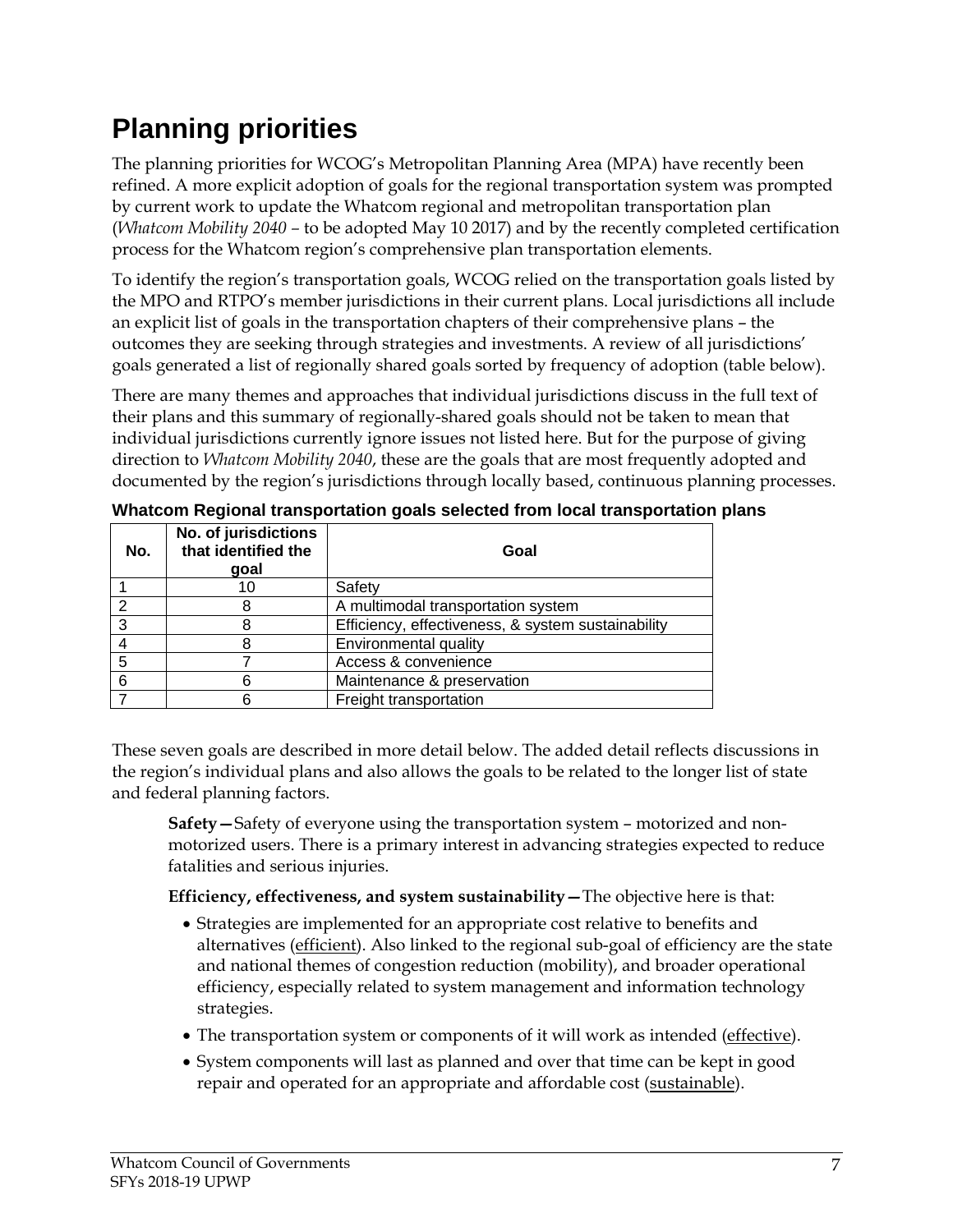**Environmental quality—**State and national elements specifically note several aspects that complement and further inform this regional goal.

- Greenhouse gas emissions reduction
- Energy conservation.
- Protection of the natural environment including natural habitat and water quality.
- Enhancement of healthy communities.
- Promoting consistency between transportation investments and planned land-use and economic development.

**A multimodal transportation system—**The corresponding state and national descriptions of this goal align very well with the region's policy-based interests in supporting a multimodal system. All modes of transportation should be considered when choosing the investments needed to meet demand for travel and goods movement, and in support of the other goals (notably efficiency and sustainability), strategies should strive to provide for optimal modal connections and systems integration.

**Access & Convenience—**Also reflected in the corresponding federal planning factor, our region's transportation system is intended to serve all people and acknowledge and reduce the barriers to mobility that exist for older adults, people with disabilities, and people with low incomes.

**Maintenance & preservation—** This goal very much compliments the above goal of sustainability – the importance of first choosing investments in facilities and programs that our region is fiscally willing and able to operate into the future and then giving appropriate priority (reflected by this goal) to keeping our system in a state of good repair.

**Freight transportation—** Like the state and the nation, our region's local plans reflect a common interest in ensuring that our transportation system provides mobility for freight (goods movement, large service vehicles, etc.). Specific attention to freight transportation also appears as part of previously listed goals that apply to travel, too especially mobility (congestion reduction) and modal integration (optimized use of and connection between highway, rail, marine, air, etc.).

# **Verification of compliance**

This UPWP is WCOG's documented plan to accomplish all tasks required of MPOs and RTPOs by federal and state laws with appreciation for federal and state transportation policy goals.

## **Restriction on lobbying**

It is anticipated that WCOG staff will meet with state and federal elected officials and administrative officials at various times during state fiscal years (SFYs) 2018-19. Local funds not associated with federal of state funding will be used for that purpose. Interaction between WCOG staff and state and/or federal elected officials may occur during the following planned events in SFYs 2018-19: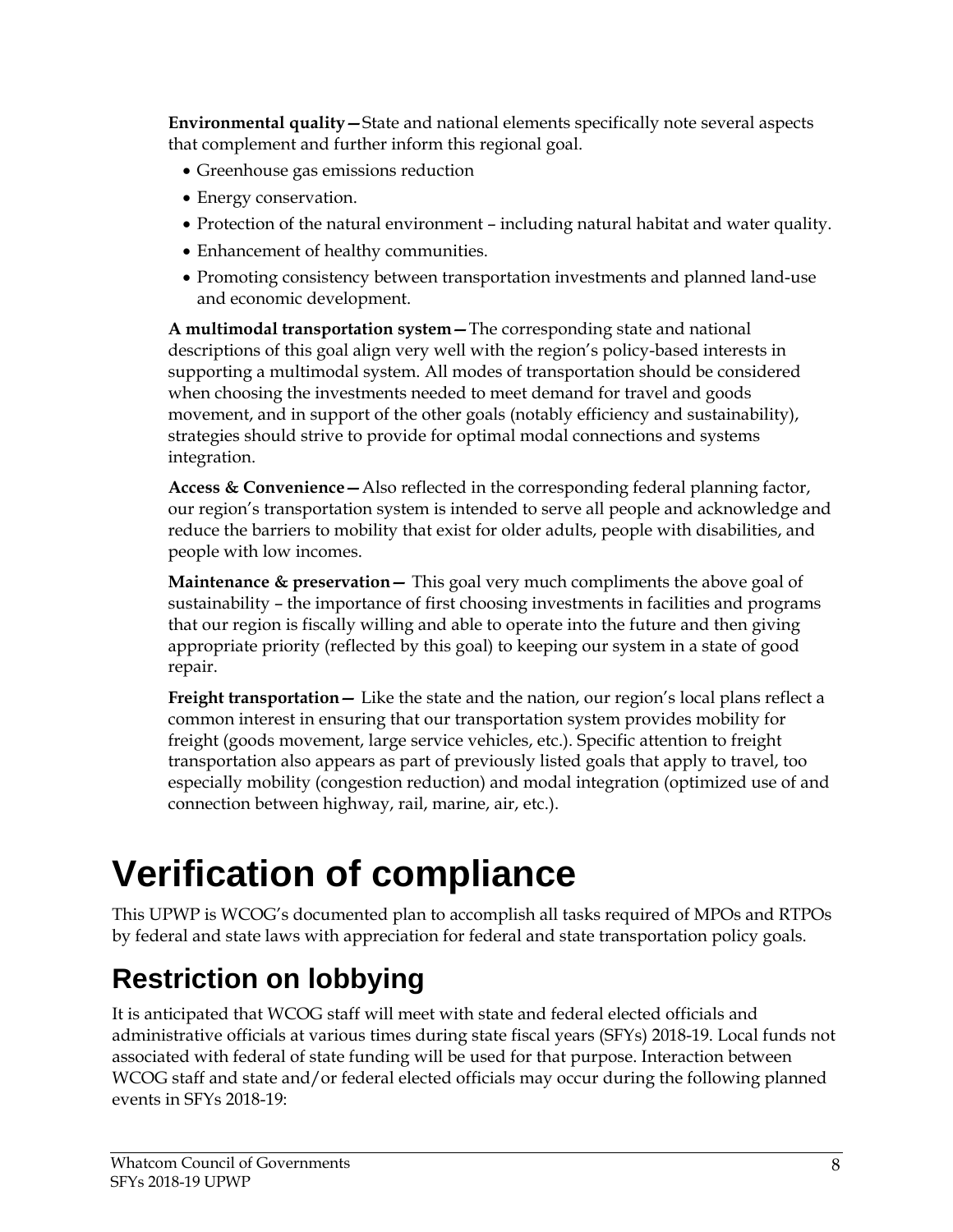- The NARC Conference in Washington, DC.
- The AMPO Conference.
- Sessions of the state legislature in Olympia.
- Federal and state legislators, and/or members of their staffs periodically visit WCOG or attend meetings at which WCOG staff members are present.

## **Tribal consultation**

The Lummi Nation joined the WCOG Council Board in 2014. Both the Lummi Nation and the Nooksack Tribe are voting members of the Whatcom Transportation Policy Board. Each tribe is also represented on the Transportation Technical Advisory Group. Both tribes have chosen not to have their tribal lands included within WCOG's metropolitan planning area (MPA). As described later in this work plan, WCOG will continue developing its tribal consultation process during SFY 2018.

## **Federal public lands**

During SFY 2018-19, representatives of federal land management agencies will be consulted as necessary when federal lands are likely to be impacted by elements contained in or proposed for inclusion in the WTP or the TIP.

# **SFY 2017 accomplishments**

Looking back at WCOG's current, SFY 2017 UPWP, this section highlights some notable completed work items.

#### **Professional development and staff training**

- Government accounting and accountability training.
- WA State Public Transportation Conference
- Tableau data visualization software training
- Facilitation training
- Strong Towns presentation on sustainable community development.
- Travel training conference
- APA webinars (disaster recovery, planning commission meetings, ethics)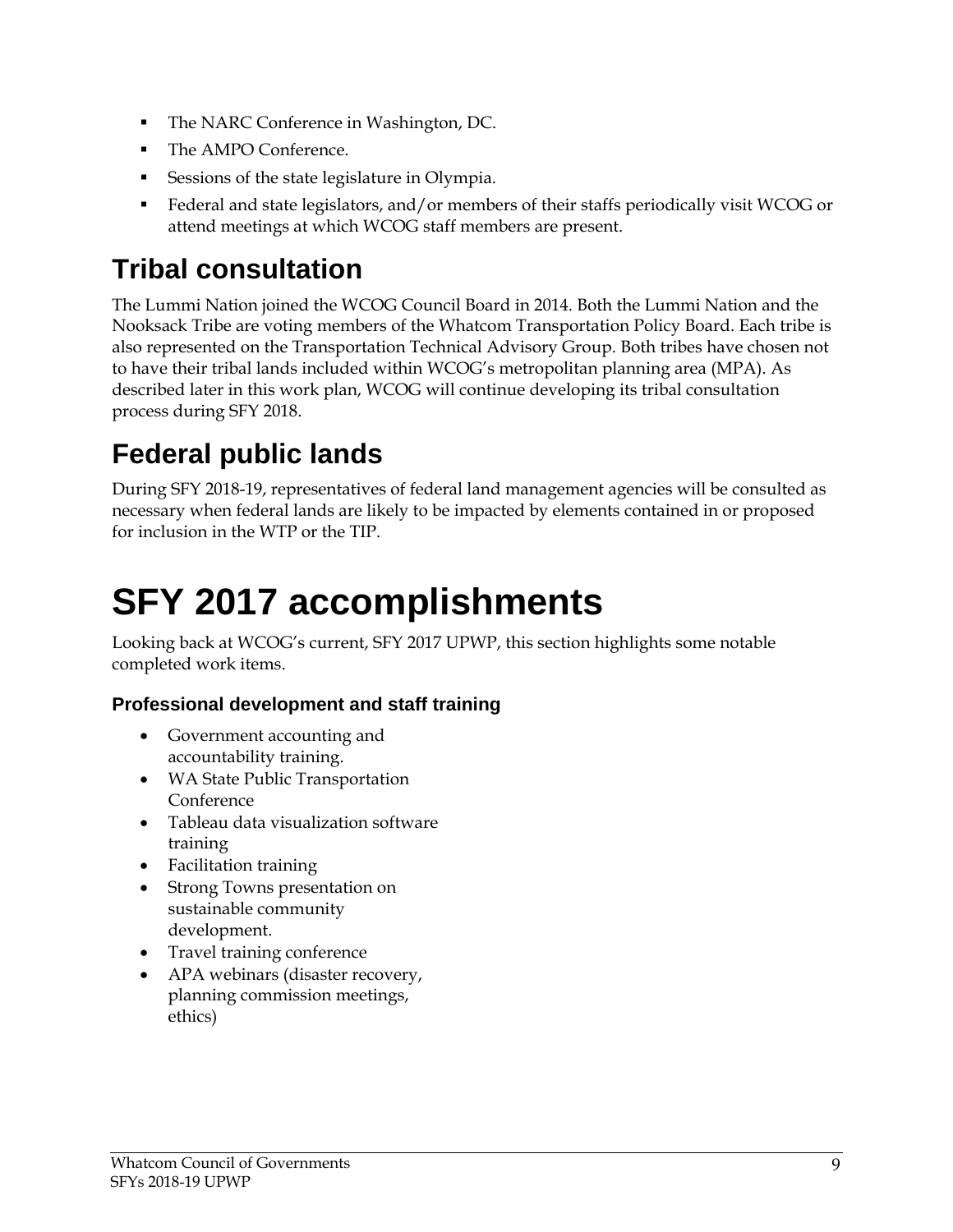#### **Transportation planning and projects**

- Development of regional goals
- Early development of inter-jurisdictional planning corridors.
- Long-term planning collaboration with Whatcom Transit Authority.
- Good progress towards 2017 regional and metropolitan plan update *Whatcom Mobility 2040*

#### **Data collection and analysis**

- Updates to model for 2040 no-build and build scenarios.
- Research on best current methods for acquiring an updated household travel survey for an upcoming transportation demand model update.
- Continued improvement of GIS tools including WCOG's interactive map at www.wcog.org.
	- o Time series mapping for regional/metropolitan transportation plan update.
	- o Addition of layers: functional classification, crash data, etc.

#### **Planning collaboration and technical support**

- Provided regional travel demand model outputs for WSDOT Corridor Sketch Initiative
- Extracted cross-border freight data and advised on methods for running queries for the Port of Bellingham
- GIS and mapping for various jurisdictions (WTA).
- Federal grant application review (Lummi Nation)

#### **Coordination with WSDOT and MPO/RTPO members**

- Collaboration with the WSDOT Mt. Baker Area office on WSDOT's statewide Corridor Sketch Initiative.
- Bakerview IJR with City of Bellingham and WSDOT.
- Kendall trail design and cost-estimation project.

#### **TIP**

- Annual cycle completed.
- Amendments and modifications processed as needed.

#### **Model**

- Continued refinements of 2013 base year demographics and network.
- Developed and refined 2036 forecast model (demographics and network) for county and cities comprehensive plan update.
- Developed 2040 forecast models (demographics and networks) for regional transportation plan update.
	- o Added a 2016 model network to construct a 2040 "no-build" network scenario.
	- o Developed a 2040 "build" network scenario (consisting of all capacity related projects in the plan)
- Provided member agency staff and consultants current and forecast model outputs for transportation project analyses.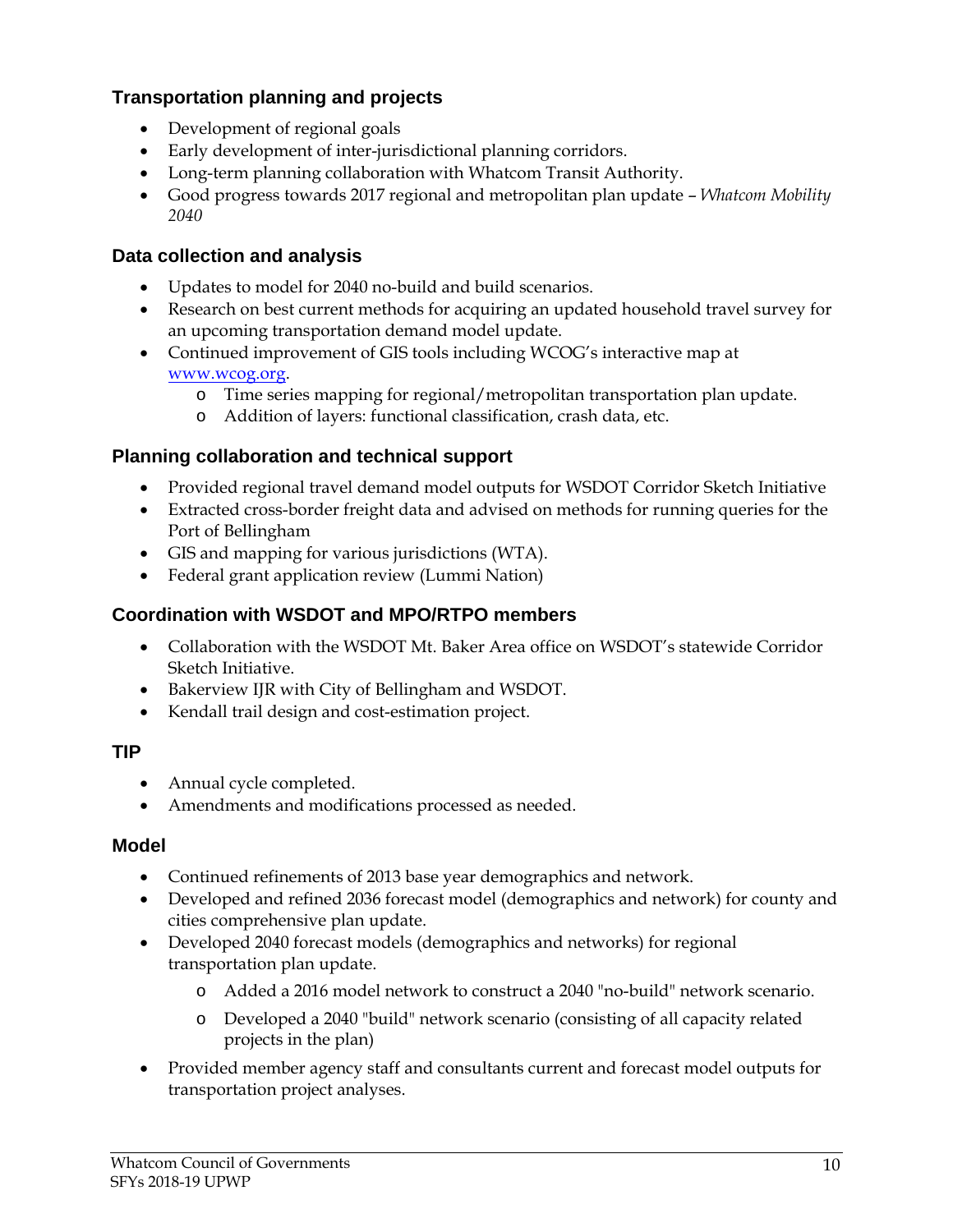#### **Whatcom Smart Trips**

WCOG's Whatcom Smart Trips Program continued to build its engagement of area residents and businesses and expand its delivery of measureable positive impacts on the regional transportation system. The benefits include:

- 884 community members began participating in Smart Trips diaries, adding to the total of 19,202 since the program began in 2006
- 4.4 million miles of walking, bicycling, ridesharing and bus trips tracked on Smart Trips diaries, adding to the total of 60.1 million since 2006
- 1,800 tons of greenhouse gas emissions prevented, part of the 24,000 tons prevented since the program began
- \$500,000 added to the local economy through fuel savings, part of the \$6.7 million since 2006
- 4 new employer partners, adding to the total of 191
- 150 people tried riding the bus for the first time as a result of promotion available to employer partners
- 3,676 elementary students were taught bicycles skills, part of 32,000 since 2006
- Planned and promoted special events for community partners:
	- o Piloted 7th Grade Bus Education Program for WTA (1,291 students)
	- o Hosted guided WTA bus tours for seniors (67 participants)
	- o Farmers Market (734 participants)

#### **International Mobility and Trade Corridor Project**

#### **1. Meetings**

- Six Steering Committee meetings
- Two Core Group meetings

#### **2. Products**

- IMTC Resource Manual
- IMTC Construction Schedule
- The IMTC Communications Protocol

#### **3. Topics of focus**

- 2015/2016 Traffic volumes
- Border Freight Operations Study
- City of Lynden transportation improvements
- Cross-border rail updates
- Dynamic Border Management project
- IMTC project list
- IMTC funding
- IMTC purpose, goals, and strategies
- The Border Facility Microsimulation Model
- Border Freight Operations report
- New Aldergrove facility
- NEXUS performance in Cascade Gateway
- Border pedestrian route improvements
- Preclearance update
- Regional Border Planning Peer Exchange
- RFID/radiation monitors at Canadian ports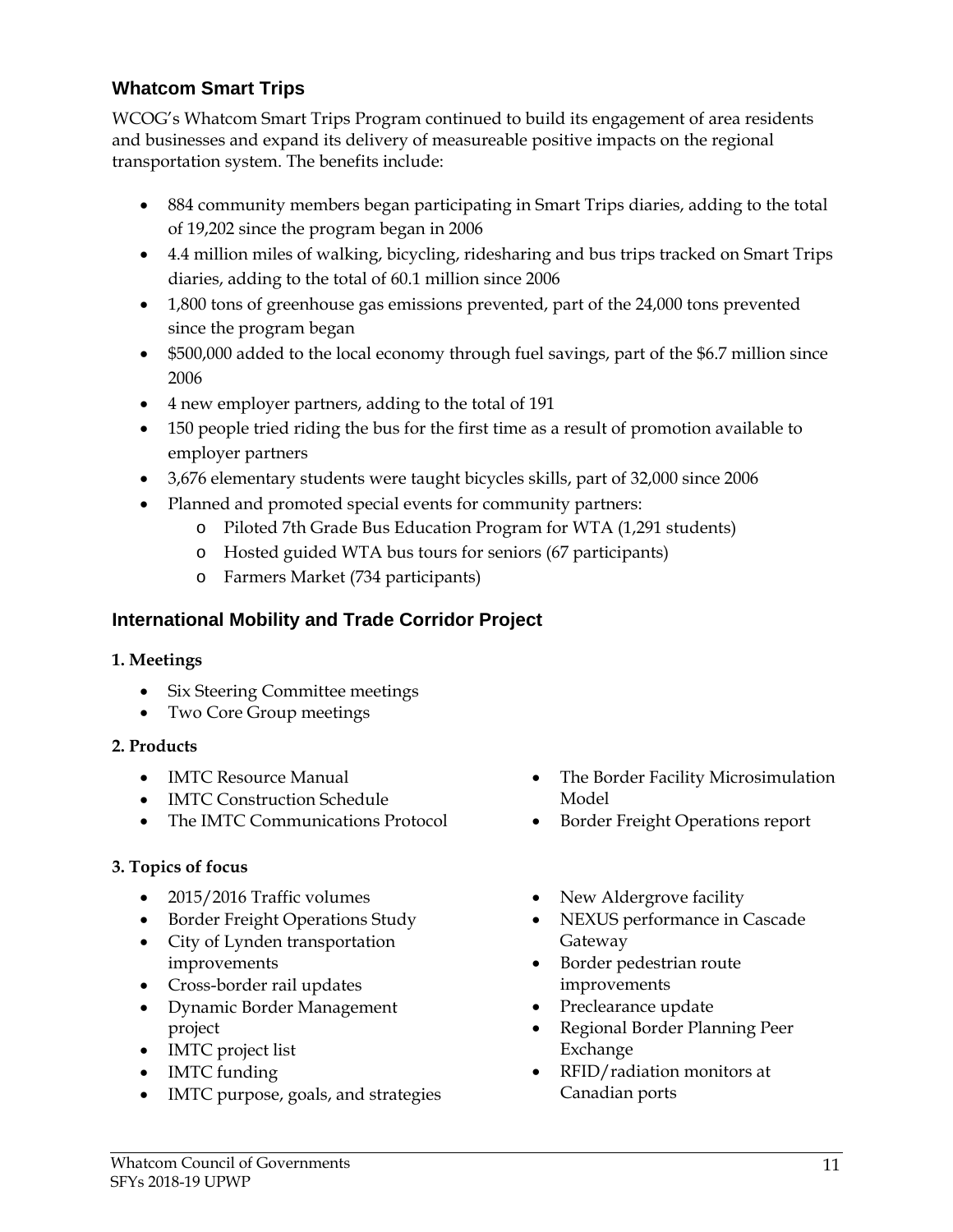- Roadway improvements near Douglas
- Scenario-based evaluation of future needs
- Statewide border area truck parking needs

#### **4. National level border planning participation**

- May U.S. Canada Transportation Border Working Group (TBWG) meeting in Alexandria Bay, NY
- June U.S. Federal Highway Administration/TBWG Border Master Planning Peer Exchange in Bellingham, WA
- November TBWG meeting in Ottawa, ON

#### **5. Projects undertaken**

- Booth Status Data Integration Project
- 2015/2016 IMTC Border Freight Operations Study
- Dynamic Border Management project
- Township of Langley current projects
- Transportation Border Working Group updates
- WSDOT Corridor Sketch Planning Initiative
- $\bullet$

- Pacific Highway northbound bus approach assessment
- Pacific Highway/Peace Arch-Douglas Pedestrian Plan
- BC Highway 13 Border Approach Improvements

#### **6. Project assistance requests**

- Counts of cross-border trucks passing through Ferndale, WA
- Border Freight Operations database review and training with Port of Bellingham
- Passenger Vehicle Intercept Survey data extractions for WWU
- Sharing of aerial photography files with inspection and transportation agencies
- Review of data used in media article regarding staff optimization of Douglas.
- Discussions of wait time algorithms with WSDOT to help validate ATIS system.
- Breakdown of northbound trade values for CBSA
- Summary of annual trade data for Pacific Highway port-of-entry for PNWER
- Analysis of Ready Lane vs. NEXUS lane volumes at Sumas
- Identification of data analysis needs for FAST first initiative
- Hazmat commercial movement analysis through ports-of-entry
- National presentation of how to use archived wait time data for analyses Regional Priority Programs & Projects

#### **Mobility Management and Travel Training**

In March 2016 WCOG partnered with the Whatcom Transportation Authority (WTA) to teach 1,291 Whatcom County seventh grade students about using regional transit – routes, schedules, and trip planning.

Educational programs for area seniors are also part of this project. Many senior citizens in Whatcom County have never used transit but no longer wish to drive. From June 2016 - March 2017, 502 people participated in travel training activities.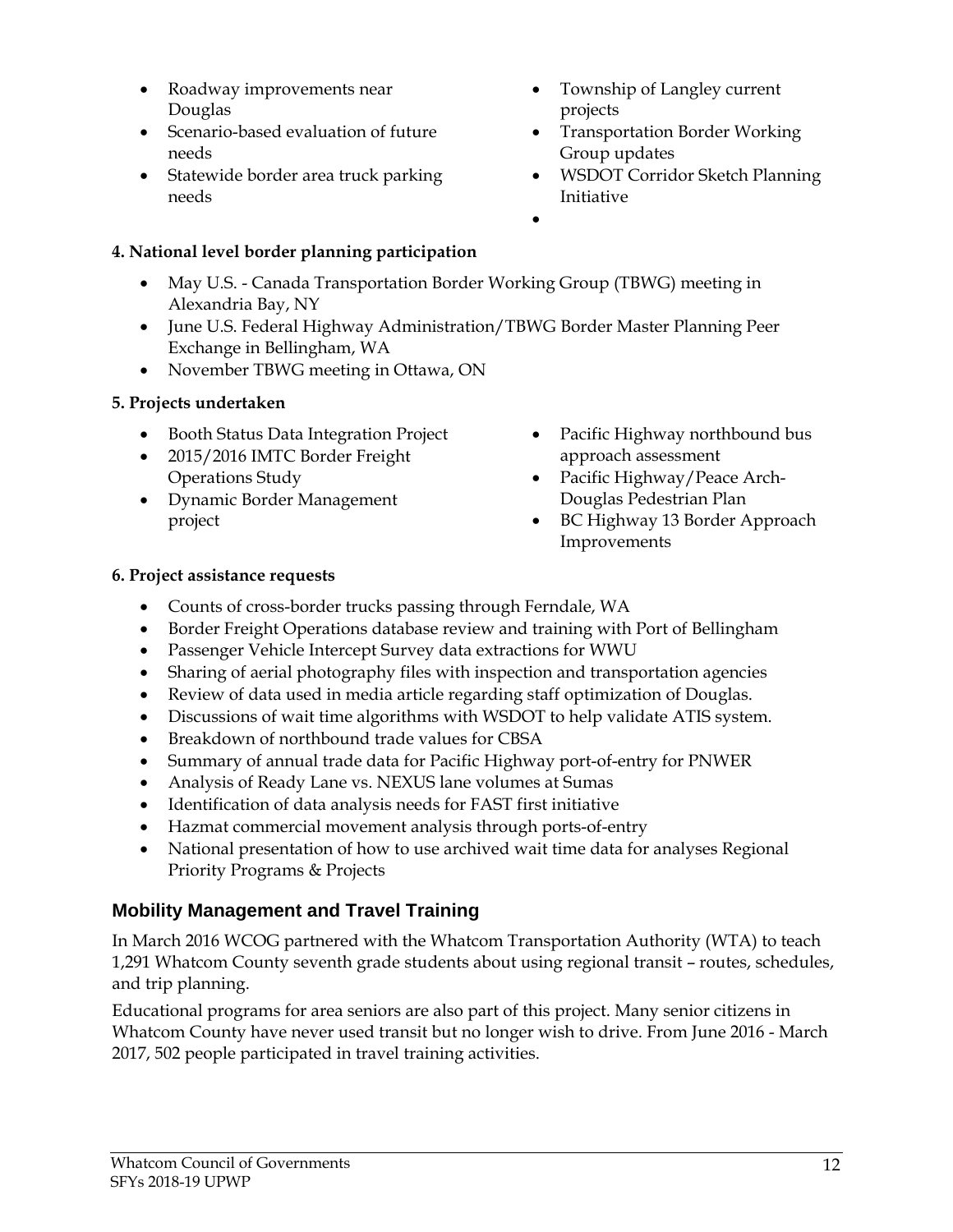# **Core functions**

The identified nine core functions are based on the duties of MPOs and RTPOs as defined in law and funded with federal (FHWA PL and FTA 5303) and state RTPO planning funds. As stated previously, certain other activities undertaken by WCOG – while aligned with and complementary to its required MPO/RTPO functions – are supported by different funding sources.

## **Program administration**

The following administrative activities directly support PL and 5303 funded activities.

#### **Regional and statewide coordination [PL/5303/RTPO]**

In support of managing their respective MPOs and RTPOs, an MPO/RTPO/WSDOT Coordinating Committee meets quarterly to discuss process improvements and needed focus on current issues among the state's MPOs and WSDOT representatives.

**Performance**: WCOG staff.

**Products:** Products include but are not limited to:

- Coordination on state wide initiatives.
- Sharing best practices.
- Ongoing staff development.

**Schedule:** Quarterly meetings, preparation and follow-up. Ongoing

**Funding source:** This activity is funded by FHWA Planning Funds (PL), FTA 5303 funds, and state RTPO funds.

#### **Professional development & staff training [PL/5303/RTPO]**

In support of staying current with standard practice, acquiring new expertise and skills, and responding to new planning requirements and community needs, WCOG staff often attend training courses, peer exchanges, and study topics through a variety of sources.

**Performance**: WCOG staff.

**Products:** Products include but are not limited to:

- Attendance at FHWA Transportation System Management & Operations academy, Oct. 2017.
- New software capabilities (ex. traffic modeling, contact management)
- Planning practices (ITS architecture, performance measures)
- Ongoing staff development.

**Schedule:** Ongoing / as needed

**Funding source:** This activity is funded by FHWA Planning Funds (PL), FTA 5303 funds, and state RTPO funds.

#### **Coordination and communication with federal and state legislators [PL/5303/RTPO]**

These activities include dialog with the region's state legislators when they inquire about transportation investment priorities as well as dialog with federal legislators when they inquire about policy and program needs and our region's needs from federal agencies that influence regional transportation system planning, investment, systems management, and operations.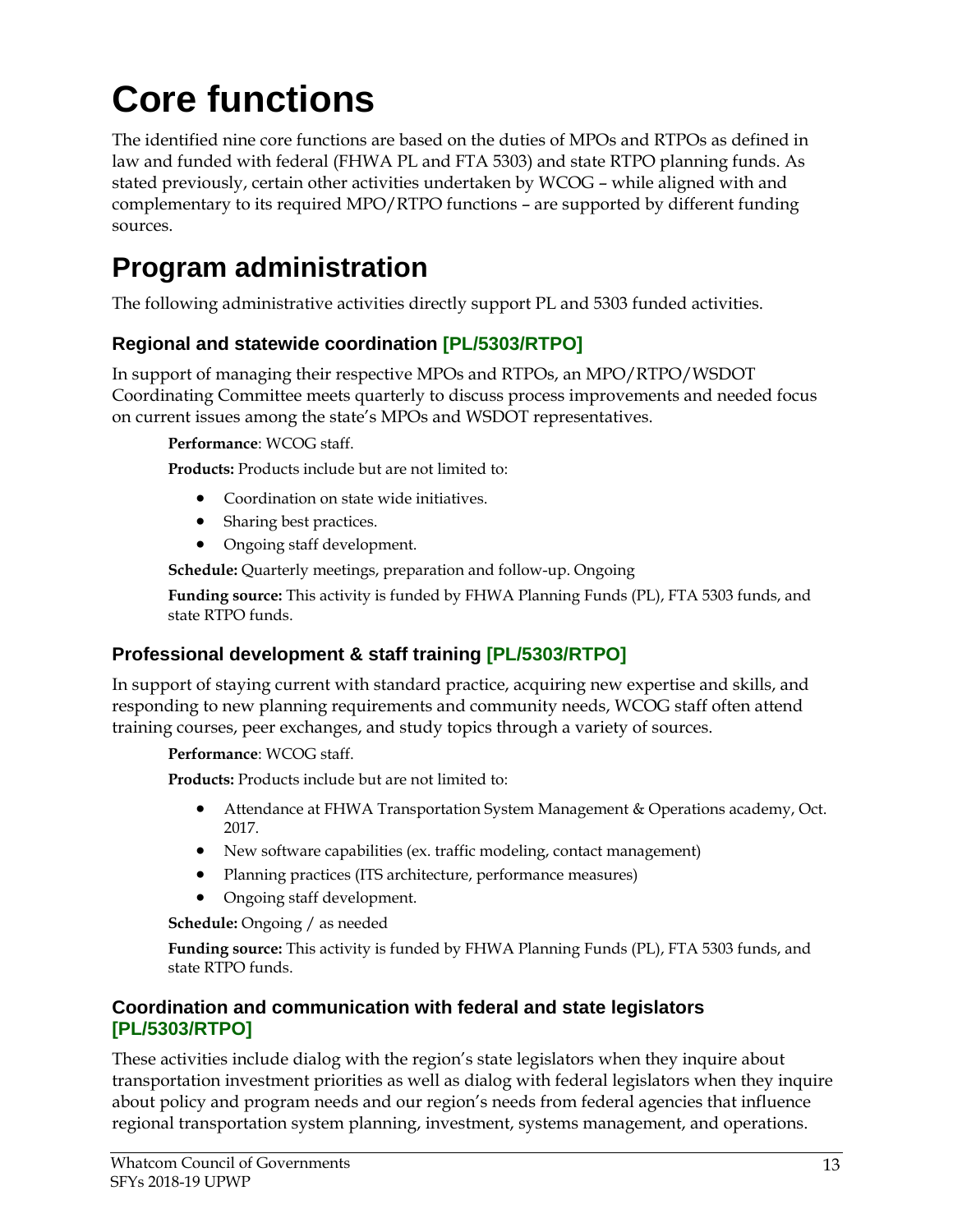**Performance**: WCOG staff.

**Products:** Products include but are not limited to:

- Written briefings or meetings in response to requests for information or data analysis.
- Review of existing planning products project lists, etc.
- Preparation for participation of state and federal legislators and their staff at WCOG and MPO board meetings.

**Schedule:** Ongoing, when requested.

**Funding source:** This activity is funded by FHWA Planning Funds (PL), FTA 5303 funds, and state RTPO funds.

#### **Unified Planning Work Program (UPWP) [PL/5303/RTPO]**

WCOG will update and submit its UPWP for state fiscal years 2020-21. And, if needed, WCOG will submit amendment requests for this (SFYs 2018-19) UPWP.

**Performance**: WCOG staff.

**Products:** Completed UPWP and amendments if needed.

**Schedule:** Expected approval by WCOG MPO Policy Board in May, 2020.

**Funding source:** This activity is funded by FHWA Planning Funds (PL), FTA 5303 funds, and state RTPO funds.

#### **UPWP Annual Performance and Expenditure Report [PL/5303/RTPO]**

As required for the state to comply with 23 CFR 420.117, WCOG will submit a report of progress made on tasks identified in WCOG's UPWP covering SFY 2017 and SFY 2018.

**Performance**: WCOG staff.

**Products:** Complete annual report.

**Schedule:** Due on September 30, 2017 & 2018.

**Funding source:** This activity is funded by FHWA Planning Funds (PL), FTA 5303 funds, and state RTPO funds.

#### **Documentation of tribal consultation process [PL/5303/RTPO]**

Work will continue into SFY 2018, to document a tribal consultation process.

**Performance**: WCOG staff.

**Products:** A documented review of current practices, relevant federal and state policies and guidelines, policies of WCOG member governments, and plan for ongoing business practice and improvement. This work will be pursed in collaboration with Lummi Nation and Nooksack Tribe representatives.

**Schedule:** Expected completion in spring 2018.

**Funding source:** This activity is funded by FHWA Planning Funds (PL), FTA 5303 funds, and state RTPO funds.

#### **Self-certification document [PL/5303/RTPO]**

WCOG will work on any items identified in the annual self-certification review.

**Performance**: WCOG staff.

**Products:** Completed review and documentation.

**Schedule:** The goal will be to have any identified items resolved by June 30, 2018 and again by June 30, 2019.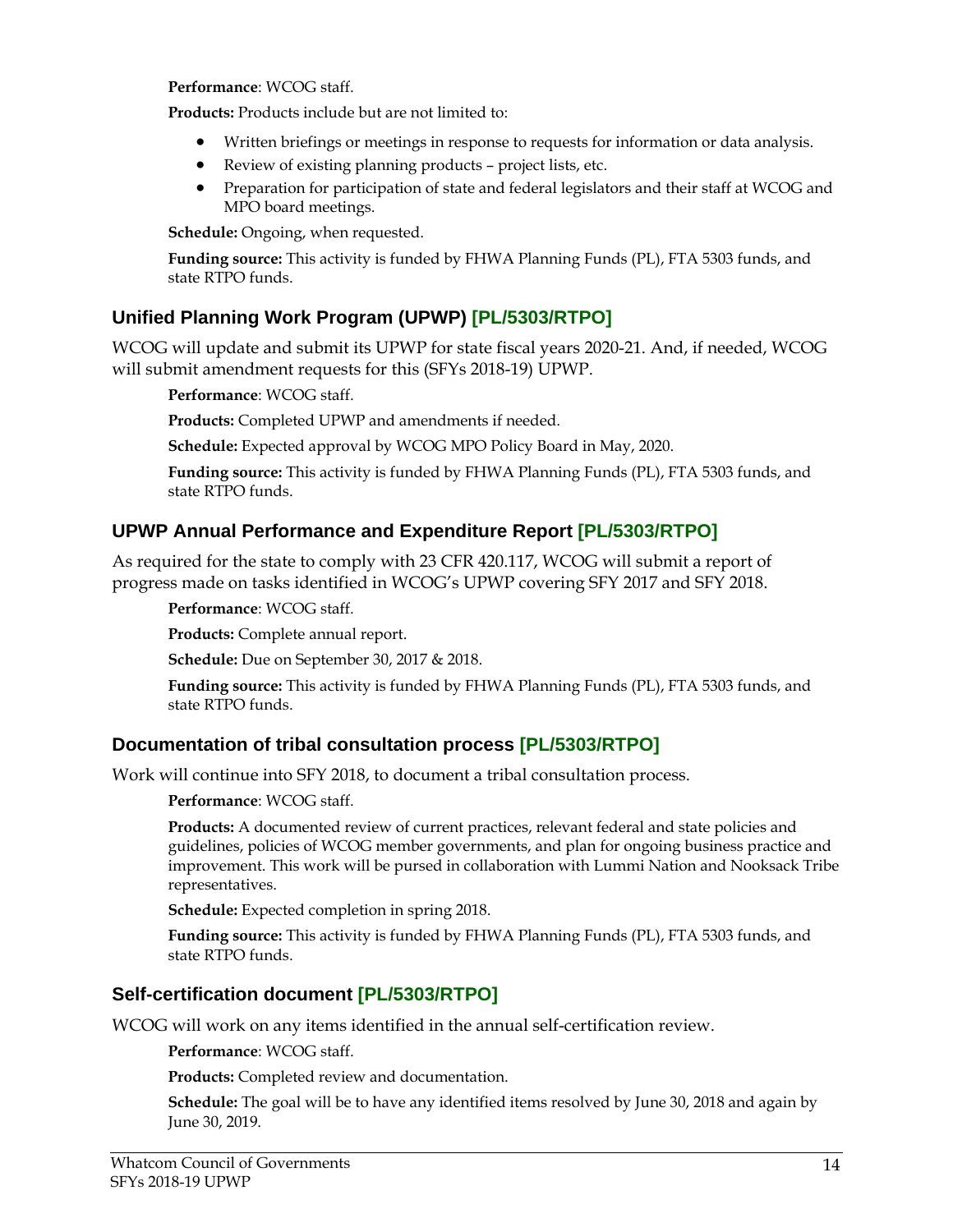**Funding source:** This activity is funded by FHWA Planning Funds (PL), FTA 5303 funds, and state RTPO funds.

## **Transportation planning and projects**

This core function includes the ongoing work of regional communication and coordination towards transportation planning, stakeholder and public process, and periodic planning products. It also includes funded work activities on transportation related projects.

#### **Planning technical support [PL/5303/RTPO]**

WCOG staff often works with member jurisdictions' staff and WSDOT staff, giving technical and other support on planning and project work related to our core functions and shared objectives.

**Performance**: WCOG staff.

**Schedule:** Ongoing, when needed or requested.

**Products:** Products include but are not limited to

- Research
- Data extraction and analysis
- Technical writing
- Mapping / GIS
- Graphics
- Sample surveys

**Funding source:** This activity is funded by FHWA Planning Funds (PL), FTA 5303 funds, and state RTPO funds.

#### **Coordination with WSDOT and MPO/RTPO members [PL/5303/RTPO]**

In performance of MPO functions and activities, communication and structured coordination is essential.

**Performance**: WCOG staff.

**Schedule:** Ongoing.

**Products:** Products include but are not limited to:

- Monthly Transportation Technical Advisory Group (TTAG) meetings
- Periodic development of WTPB-approved selection criteria, project evaluation, and WTPB selection of projects to fund with the STBG funding availed to MPOs.
- Participation in periodic meetings of regional planners.
- Collaboration on special studies (ex. sub area plans, interchange justification reports).
- WSDOT has initiated a long-term process called the Corridor Sketch Initiative (CSI). WCOG is currently involved on behalf of the region and local jurisdictions. Working with WSDOT and jurisdictions to identify strategies for various shared goals is expected to continue.
- Ongoing communication (phone, e-mail, etc.) with WSDOT and member jurisdiction colleagues.
- Participation with WSDOT and regional members regarding integration of performance measures under MAP-21/FAST-Act requirements.

**Funding source:** This activity is funded by FHWA Planning Funds (PL), FTA 5303 funds, and state RTPO funds.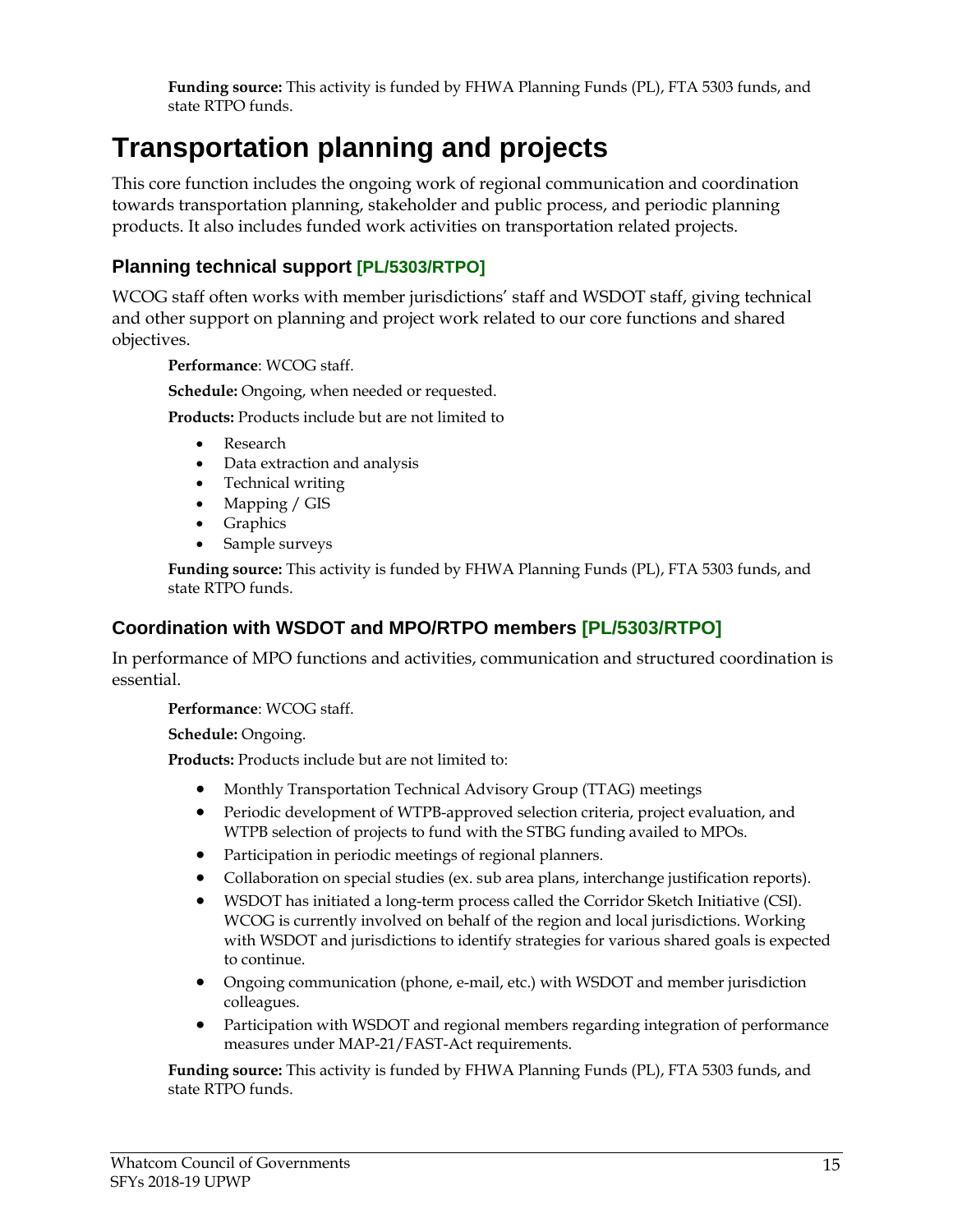#### **Metropolitan Transportation Plan update and strategy [PL/5303/RTPO]**

In addition to producing a periodically updated metropolitan transportation plan (MTP), this activity includes monitoring changes to federal and state legislative and regulatory requirements that define this MPO responsibility.

Because the geography and governing board of the Whatcom MPO and RTPO are the same, the MTP and the Regional Transportation Plan (RTP -- which RTPOs are responsible for) have been combined to serve both purposes.

**Performance**: WCOG staff.

**Schedule:** The next MTP update will be due in 2022.

**Products:** Products of SFYs 2018-19 MTP activities will include:

- Continued development and improvement of performance measures.
- Continued improvement of the website dedicated to the regional/metropolitan transportation plan – especially visualization resources like maps and
- Collaboration with WSDOT on adoption of federal system performance measures and targets.
- Likely plan update in 2018 to formally incorporate the system performance measures and targets to meet the current federal deadline.
- Continued development and application of regional, inter-jurisdictional corridor planning strategy.
- Continued improvement and updates of analytical products (ex. model configurations, mapping outputs, metrics selection)
- Work through the CTAG and with other stakeholders to implement appropriate elements of WCOG's public participation plan to promote community review and feedback on the M/RTP.

**Funding source:** This activity is funded by FHWA Planning Funds (PL), FTA 5303 funds, and state RTPO funds.

#### **Public and stakeholder participation and outreach [PL/5303/RTPO]**

WCOG encourages open information sharing and public and stakeholder organizations' input in all of its work. In addition to an ongoing objective of encouraging regional community involvement, several products result from this activity.

**Performance**: WCOG staff, citizen volunteers, website consultants.

#### **Products:**

- The Community Transportation Advisory Group (CTAG) is WCOG's formal mechanism for facilitating ongoing citizen participation in the metropolitan transportation planning process. The CTAG also serves as an important source of participants on the Whatcom Transportation Authority's Citizen Advisory Panel (CAP).
- Websites WCOG maintains high quality websites (www.wcog.org) in order to provide broader and more convenient access to information, meeting schedules, staff contacts, and more. This is an important way of supporting and improving public involvement and openness of regional planning and decision making.
- Participation in other regional transportation planning forums
	- North Sound Connecting Communities project (the Farmhouse Gang).
- Outreach to and involvement of private sector stakeholders (industry associations, companies, etc.) for special projects or modal planning efforts (ex. WSDOT freight planning regional meetings, WSDOT rail planning regional meetings, etc.)

#### **Schedule:** Ongoing.

**Funding source:** This activity is funded by FHWA Planning Funds (PL), FTA 5303 funds, and state RTPO funds.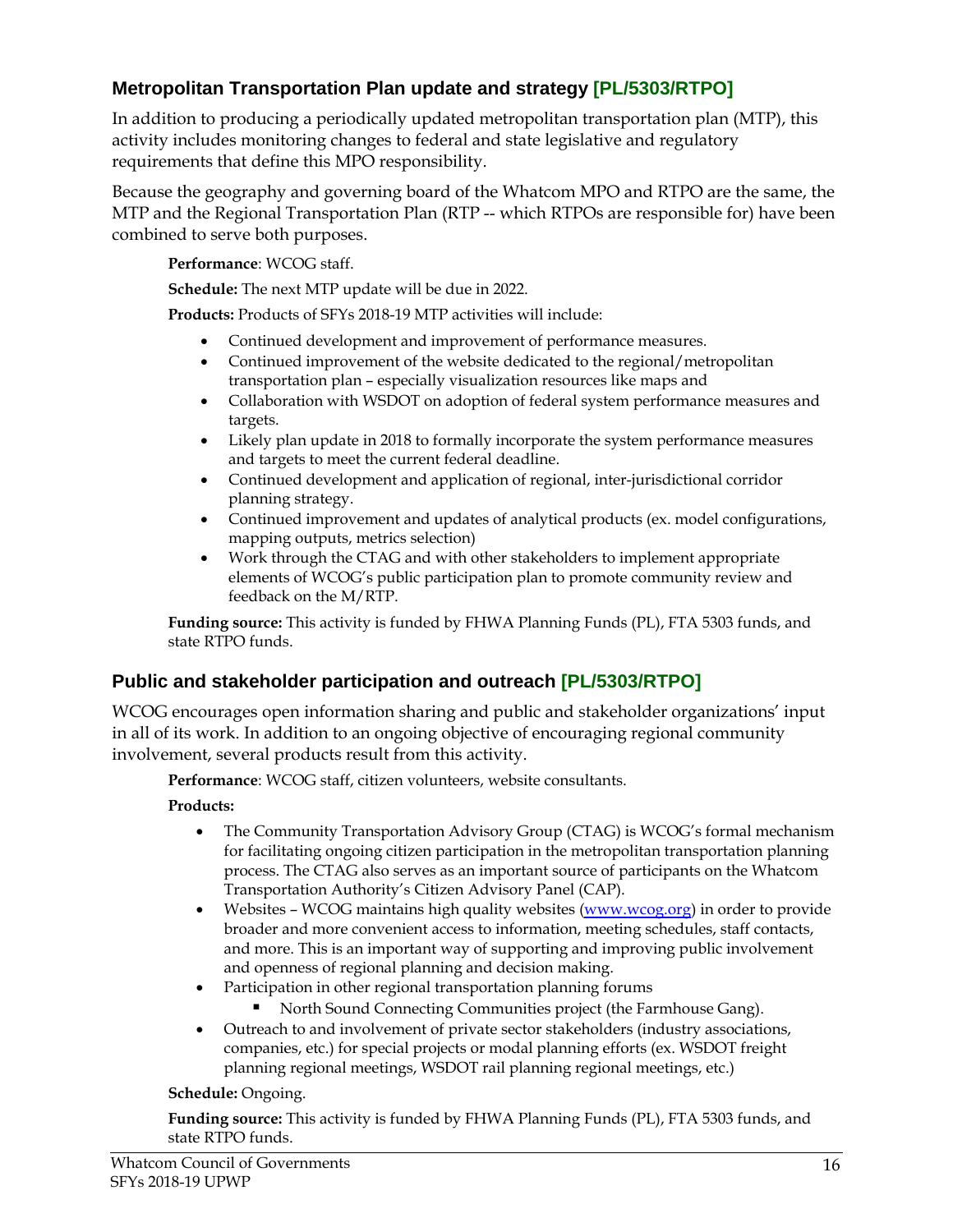#### **Intelligent Transportation Systems (ITS) Plan / Architecture [PL/5303/RTPO]**

**Performance**: WCOG staff.

**Products:** Products include but are not limited to:

- Periodic updates to Regional ITS Architecture
- Systems engineering training and integration of principles into related planning, operations, and performance measurement initiatives.

#### **Schedule:** Ongoing.

**Funding source:** This activity is funded by FHWA Planning Funds (PL), FTA 5303 funds, and state RTPO funds.

#### **Participation with regional planning studies**

#### **Performance**: WCOG staff.

**Products:** Participation and collaboration with various studies, research, and data collection with state and regional partners. Known efforts extending from SFY 2017 into SFYs 2018-19 include:

- WSDOT Corridor Sketch Initiative.
- Possible IJR update for I-5 exit 274 in Blaine.
- Based on the last several years, unplanned regional planning studies emerge every year that require significant staff effort.

**Schedule:** Ongoing. These studies and the work-flow associated with them are often arise in a very short time and so can't be fully planned for in a UPWP.

**Funding source:** This activity is funded by FHWA Planning Funds (PL), FTA 5303 funds, and state RTPO funds.

#### **Title VI reporting [PL/5303/RTPO]**

An annual Title VI summary and Title VI plan was submitted to WSDOT in August 2017. An annual update will be submitted in August 2018.

A primary activity under Title VI is to obtain Spanish translation for printed materials.

**Performance**: WCOG staff.

**Products:** Report and updated plan. The updated Title VI plan will also include any needed updates to the Language Assistance Plan for People with Limited English Proficiency (LEP), and WCOG's Public Participation Plan.

**Schedule:** Submitted in February 2017.

**Funding source:** This activity is funded by FHWA Planning Funds (PL), FTA 5303 funds, and state RTPO funds.

#### **Human services transportation planning [PL/5303/RTPO]**

WCOG completed an update of its Human Services Transportation (HST) Plan in SFY 2017. Work under this activity will consist of tracking the status of HST project selections and coordination among stakeholders as needed. WCOG will also stay abreast of ongoing transportation concerns of stakeholder human-service agencies such as DSHS/CPS, the Opportunity Council, and others.

Related to work on human services transportation, WCOG applied for and received a grant from the Easter Seals organization. Work under the Easter Seals grant is described separately below in the Regional Priority Programs and Projects section but the objectives being pursued align with and complement the regional HST plan.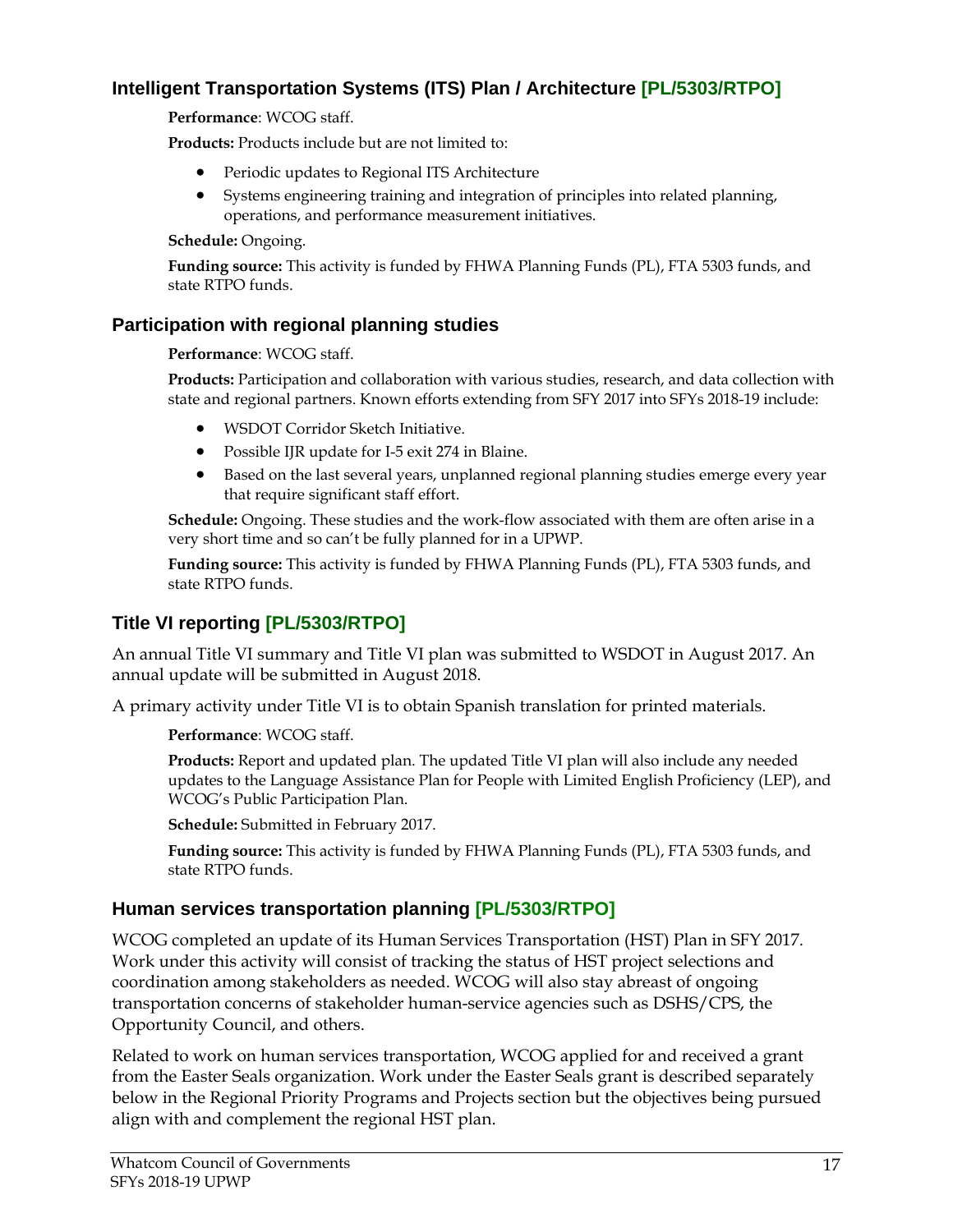This activity also advances the federal emphasis area, *ladders of opportunity*.

**Performance**: WCOG staff.

**Products:** Coordination and tracking.

**Schedule:** Ongoing as needed.

**Funding source:** This activity is funded by FHWA Planning Funds (PL), FTA 5303 funds, and state RTPO funds.

#### **North Sound Connecting Communities Project, a.k.a. The Farmhouse Gang [PL/5303/RTPO]**

The North Sound Connecting Communities Project (NSCC), more familiarly known as the Farmhouse Gang, is a coalition of concerned citizens, elected officials, and professional staff of transportation agencies from Washington's five northwestern-most counties: Whatcom, Skagit, Island, San Juan and northern Snohomish. The Farmhouse Gang strives to develop better ways for people to move through the region by using all available modes in an effective and smoothly functioning network that does not rely solely on the automobile. More about the Farmhouse Gang is available at http://wcog.org/boards-committees/farmhouse/

During SFYs 2018-19, WCOG will continue its participation with the Farmhouse Gang on a work plan that currently highlights coordinated support for inter-county transit between Whatcom, Skagit, Island, and Snohomish counties; regionally connected trail planning and development; coordinated support for passenger rail service improvement; and intermodal connectivity with ferry terminals in the North Sound.

WCOG is also the current administrator/facilitator of the Farmhouse Gang and will continue this function under an agreement with the Skagit Council of Governments (SCOG). This is covered as a separate activity below. Ongoing funding for this administrator/facilitator function has not been identified.

#### **Performance**: WCOG staff.

#### **Products & Schedule:**

- Contribution to and coordination of work-plan products.
	- o Continued collaboration with regional transit agencies to communicate system characteristics of intercounty transit operations.
	- o Trail planning resources inventory and collaboration strategy.
	- o Passenger rail memorandum on shared objectives and coordination strategy.
	- Intermodal connectivity with ferry terminals briefing and strategy.

**Funding source:** This activity is funded by FHWA Planning Funds (PL), FTA 5303 funds, and state RTPO funds.

## **Data collection and analysis**

Supporting the above transportation planning functions requires analytical tools based on upto-date comprehensive data collection, information technology, and industry standard methods. The *data collection and analysis* core function primarily covers WCOG's transportation modeling activity which includes support, maintenance, and application of a regional transportation demand model.

#### **Maintenance of the regional transportation demand model [PL/5303/RTPO]**

WCOG will continue to maintain and operate a regional travel demand model to forecast the impacts of future growth and land-use decisions on the regional transportation system. As part of its metropolitan and regional transportation planning program, WCOG provides forecasts for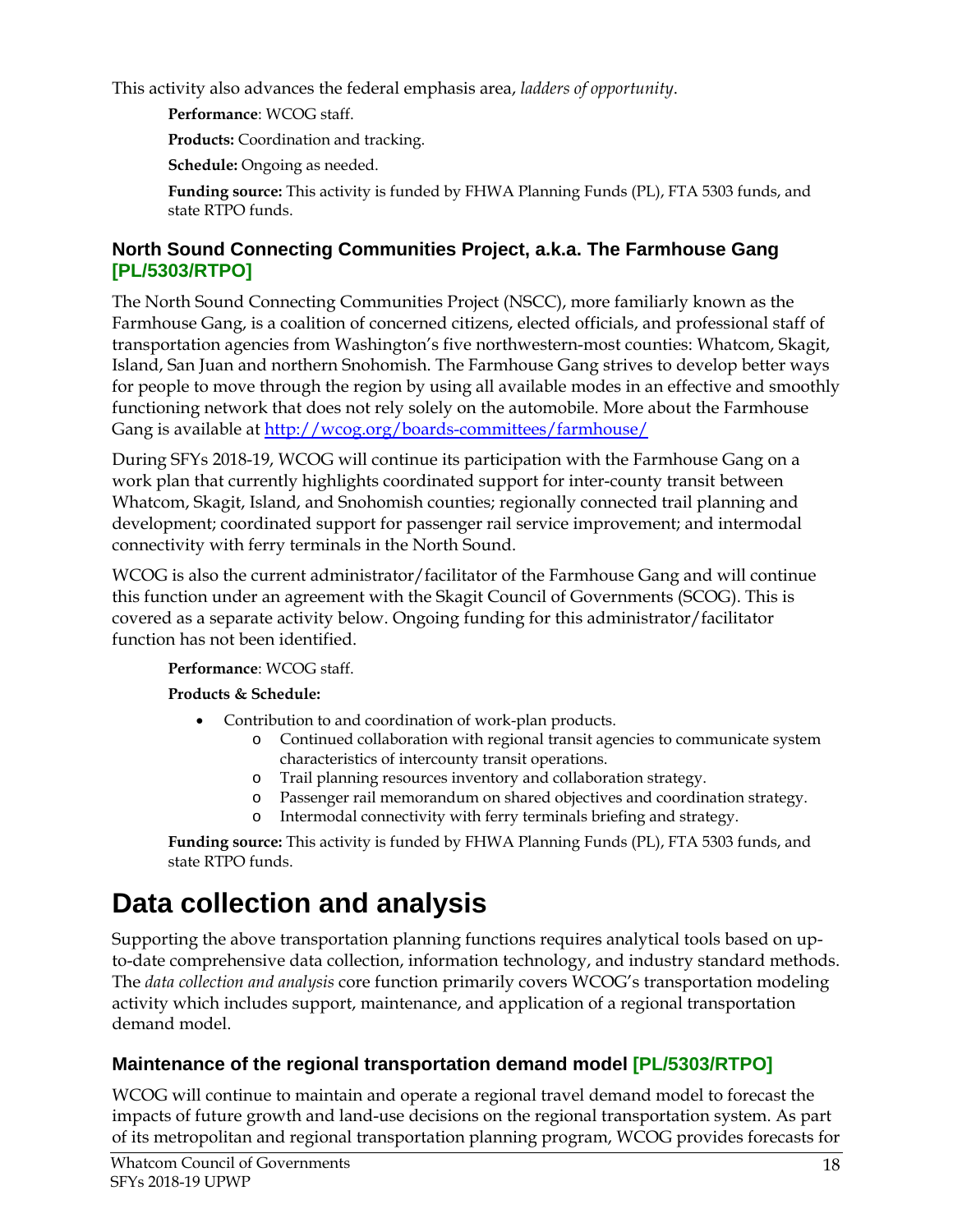member jurisdictions and outside agencies requiring that information. The WCOG model now includes the ability to model transit movement and mode share. This capability is shared with the Whatcom Transportation Authority.

In addition to ongoing improvement of traffic counts, WCOG will be working with TTAG to advance completion of a household travel survey. The last survey was completed in 2008. This need is listed below as an unfunded activity.

**Performance**: WCOG staff and consultant

**Products:** Continuously improved regional transportation demand model with a current base year of 2013 and forecast year of 2036 (extended to 2040).

**Schedule:** With county-wide EIS land use assumptions entered into the model in spring 2015, the model is ready for sub-area plan alternatives analyses with WSDOT and local jurisdictions.

**Funding source:** This activity is funded by FHWA Planning Funds (PL), FTA 5303 funds, and state RTPO funds.

#### **Development and maintenance of GIS resources [PL/5303/RTPO]**

WCOG has upgraded its Geographic Information System resources to better support the use of data in development of performance measures, analysis, online map-based access to transportation system metrics, and visualization. Online sharing of these resources has already proven complementary to collaborations with WSDOT on the Corridor Sketch Initiative. Continued development of GIS and web-based, interactive mapping will be an important part of WCOG's strategy for enriching the visual display of information in the regional/metropolitan transportation plan – helping provide more information more of our community.

**Performance**: WCOG staff

**Products:** Improved maps. GIS-based regional traffic count archive.

**Schedule:** Ongoing.

**Funding source:** This activity is funded by FHWA Planning Funds (PL), FTA 5303 funds, and state RTPO funds.

#### **Federal functional classification system updates [PL/5303/RTPO]**

WCOG will continue to maintain regional functional classifications based on the 2010 Census and make revisions with partners as needed.

#### **Performance**: WCOG staff

**Products:** Standardized and updated functionally classified regional road network.

**Schedule:** Ongoing

**Funding source:** This activity is funded by FHWA Planning Funds (PL), FTA 5303 funds, and state RTPO funds.

#### **Review and update of U.S. Census local address records (LUCA) [PL/5303/RTPO]**

In preparation for the 2020 Census, WCOG intends to participate with the U.S. Census Bureau and local jurisdictions to review and update the regions' residential address lists. In addition to its primary purpose of apportioning seats in the U.S. House of Representatives, U.S. Census data is an essential input for ongoing planning activities and financing for regional strategies.

#### **Performance**: WCOG staff

**Products:** Updated and verified digital address list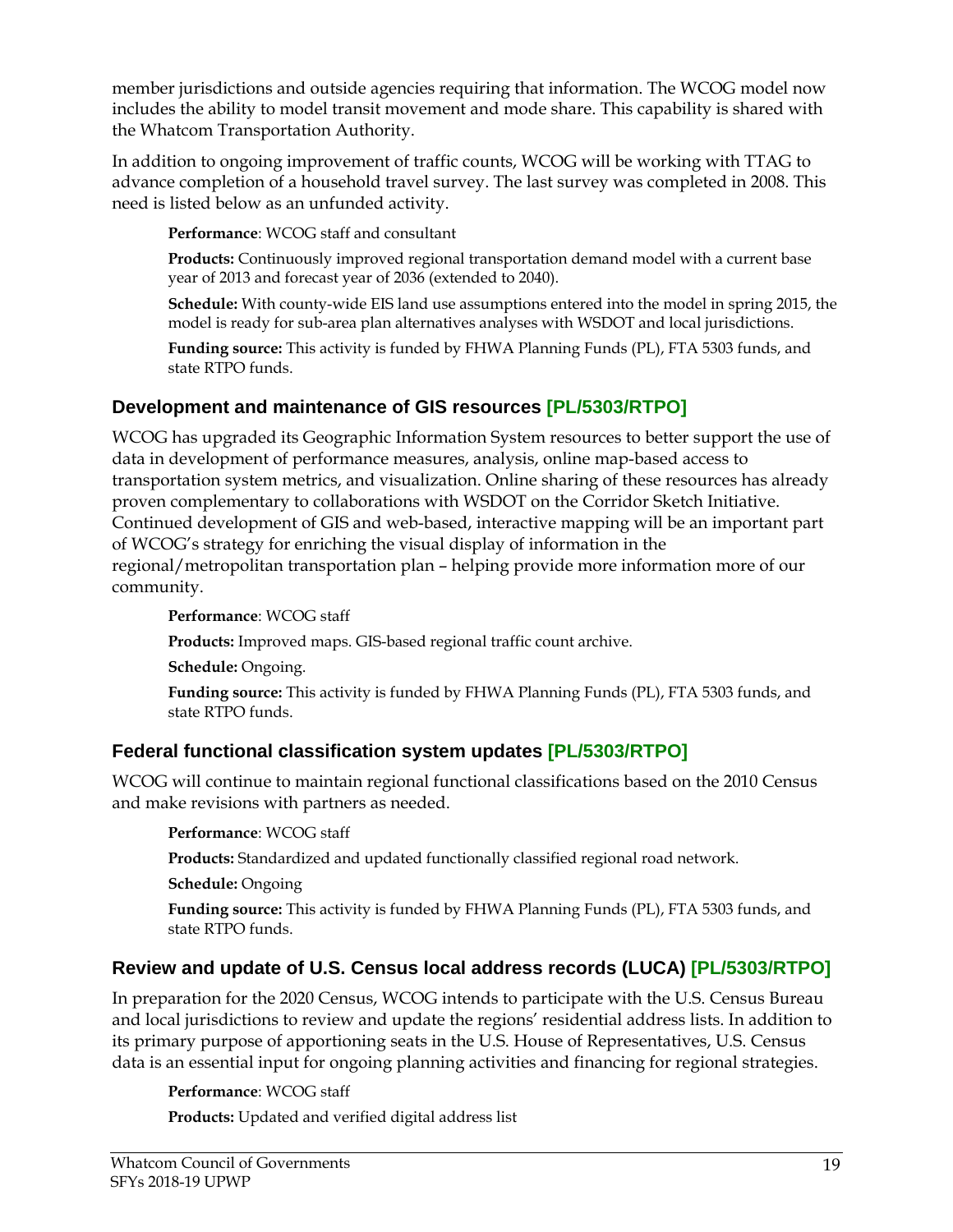**Schedule:** October 2017 – March 2018

**Funding source:** This activity is funded by FHWA Planning Funds (PL), FTA 5303 funds, and state RTPO funds.

### **Transportation Improvement Program (TIP)**

#### **TIP development & amendments [PL/5303/RTPO]**

WCOG will coordinate with Whatcom County, its seven cities, Lummi Nation, the Nooksack Tribe, Whatcom Transportation Authority, The Port of Bellingham, and the Washington State Department of Transportation to develop the Metropolitan/Regional TIP. The Whatcom Transportation Policy Board will review all projects submitted by member jurisdictions and those using federal funds or having regional significance will be added to the Metropolitan/Regional TIP, as appropriate. When necessary, WCOG staff will coordinate with the jurisdictions to get clarification or additional information. Beyond initial compilation and approval, WCOG staff will document and submit TIP amendments as needed.

#### **Performance**: WCOG staff

**Products:** Annually completed and approved Metropolitan & Regional TIP. Certifications as needed. Appropriate amendments as needed throughout the year.

**Schedule:** WCOG will begin the TIP process in June with completion scheduled for October. Updates and amendments will be undertaken as needed.

**Funding source:** This activity is funded by FHWA Planning Funds (PL), FTA 5303 funds, and state RTPO funds.

#### **Obligation status monitoring and reporting [PL/5303/RTPO]**

Federal funding availed to projects through the Surface Transportation Block Grant Program are required to be used in a timely manner and monitored along a schedule of award, obligation, and expenditure. WCOG will continue to work with WSDOT and regional jurisdictions to track and promote timely project delivery and assist with amendments and associated document-changes when needed.

#### **Performance**: WCOG staff

**Products:** 

- Compilation of ongoing project status from member jurisdictions.
- Periodic reports to WSDOT
- Status reports to member jurisdictions and the Whatcom Transportation Policy Board to encourage timely obligation.

#### **Schedule:** Ongoing.

**Funding source:** This activity is funded by FHWA Planning Funds (PL), FTA 5303 funds, and state RTPO funds.

## **RTPO planning functions**

WCOG's duties as an RTPO are defined under Washington state law, RCW 47.80.023. These duties are listed below along with how they relate to WCOG's SFY 2017 work plan.

The following RTPO duties are covered elsewhere in this work plan or do not need to be addressed in SFY 2018-19.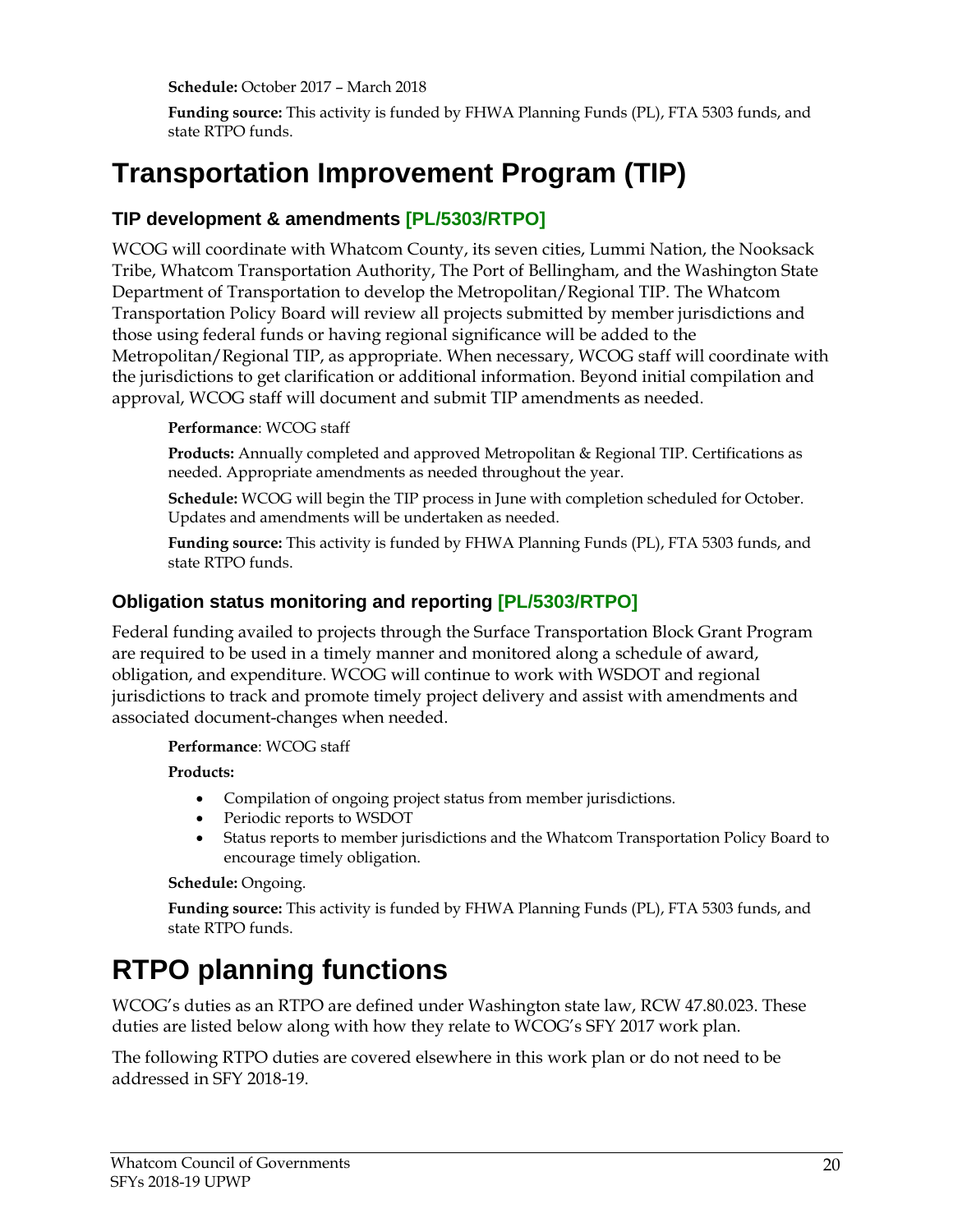**1**. **Periodic preparation of a regional transportation strategy**. As both the regional MPO and the RTPO, this duty is covered under the previously covered Metropolitan Transportation Plan work activities.

**2**. **Regional transportation plan (RTP)**. As both the RTPO and MPO, WCOG combines the RTP and MTP as described in the previously described work activity.

**3. Development of six-year Transportation Improvement Program (TIP)**. This activity is treated as a separate, core function.

**4. Special needs coordinated transportation**. *Include specific opportunities and projects to advance special needs coordinated transportation, as defined in \*RCW 47.06B.012, in the coordinated transithuman services transportation plan, after providing opportunity for public comment.* 

This duty is covered above under human services transportation activity of the Transportation Planning core activity.

**5. RTP – county planning policies consistency.** *Where appropriate, certify consistency between the adopted regional transportation plan and county-wide planning policies adopted under RCW 36.70A.210.*

County wide planning policies have not changed since they were originally adopted under GMA.

WCOG expects to undertake the following RTPO activities during SFY 2018-19.

#### **Certify consistency between RTP and local comprehensive plan transportation elements [PL/5303/RTPO]**

*Certify that the transportation elements of comprehensive plans adopted by counties, cities, and towns within the region reflect the guidelines and principles developed pursuant to RCW 47.80.026, are consistent with the adopted regional transportation plan, and, where appropriate, conform with the requirements of RCW 36.70A.070.*

This work was completed for local jurisdictions' 2016 plan updates in 2017. If local jurisdictions update their comprehensive plan transportation or land-use elements ahead of the standard update schedule, WCOG will perform the same certification review as required.

**Performance**: WCOG staff

**Products:** Documentation of review of individual jurisdiction's draft comprehensive plan transportation elements and letters of certification and or observed inconsistencies delivered to each jurisdiction.

**Schedule:** Review and feedback April-May 2016. Certification after June 2016.

**Funding source:** This activity is funded by FHWA Planning Funds (PL), FTA 5303 funds, and state RTPO funds.

#### **Participation in state planning activities [PL/5303/RTPO]**

Several important statewide transportation planning activities are underway including the Washington Transportation Plan 2035 Phase II, an intermodal plan, a freight plan update, an update to the highway systems plan. WCOG intends to participate in these efforts with regard to its regional planning priorities, vital connections to statewide systems, and connections between Washington State and British Columbia.

This activity also advances the federal emphasis area, *models of regional cooperation*.

**Performance**: WCOG staff

**Products:** Participation in related meetings, analysis of state planning process documents, and involvement and inputs from staff, policy board, and other WCOG committees (TTAG, CTAG, NSCC, IMTC) as requested.

**Schedule:** Ongoing as appropriate.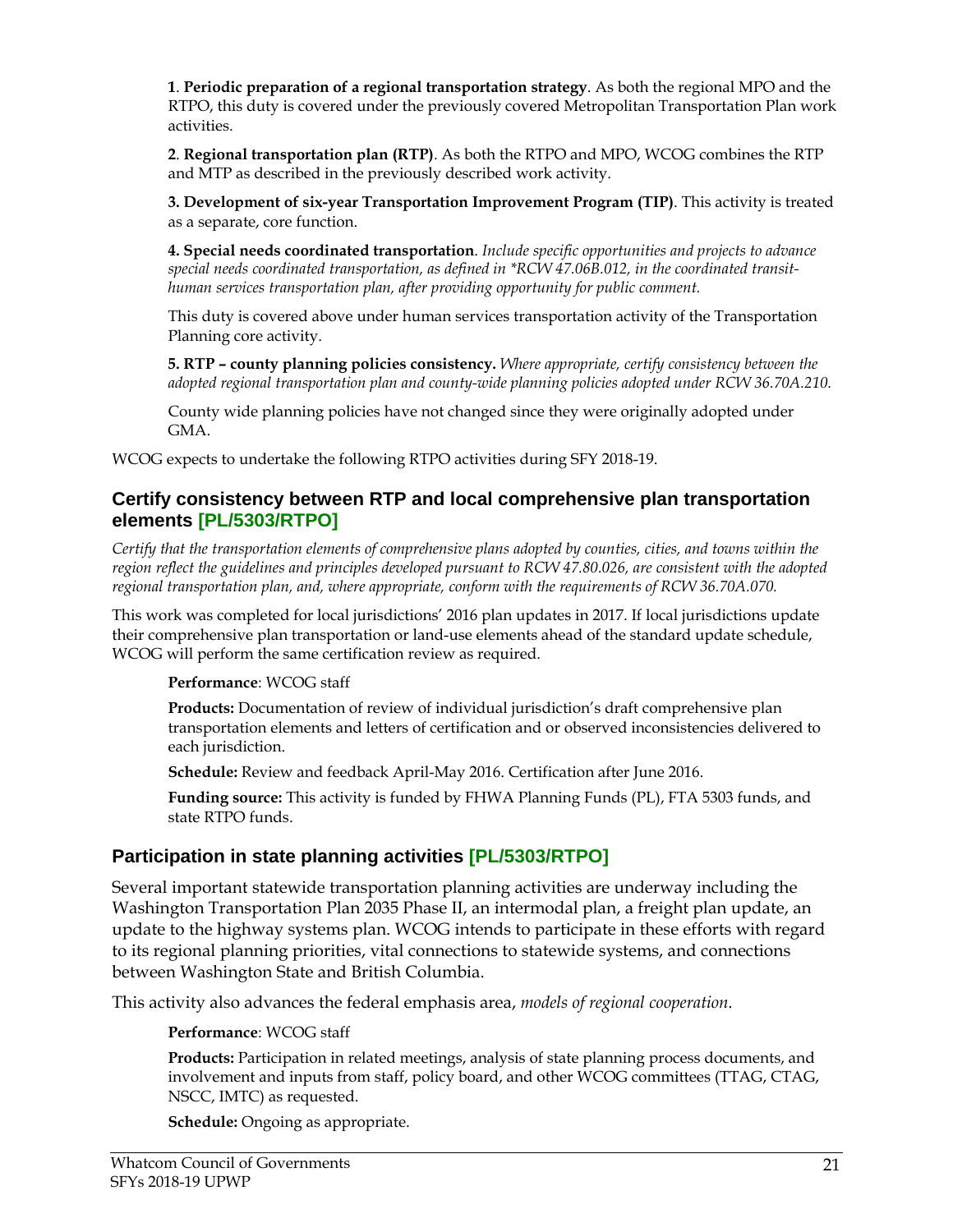**Funding source:** This activity is funded by FHWA Planning Funds (PL), FTA 5303 funds, and state RTPO funds.

#### **Level-of-service methodology standards review. [PL/5303/RTPO]**

In the context of recent studies and upcoming activities, it is repeatedly made clear that a review of level-of-service measurement is needed. Recent work with WSDOT on the Bakerviewto-Grandview subarea study highlighted some of the difficulty resulting from various measures and standards. These themes have come up again in work with WSDOT's Corridor Sketch Initiative.

**Performance**: WCOG staff, TTAG

**Products:** Updated discussion in WCOG's 2017 M/RTP update of regional expectations for levelof-service measurement and application of measurements to system performance monitoring, project selection, and other appropriate uses.

**Schedule:** ongoing.

**Funding source:** This activity is funded by FHWA Planning Funds (PL), FTA 5303 funds, and state RTPO funds.

#### **Analysis and review of FAST Act requirements [PL/5303/RTPO]**

Stemming from the previous U.S. Transportation Authorization Act, MAP-21, several federal transportation planning rules are being revised and will be released sometime in the future. WCOG will be reviewing these rules with partner agencies and adjusting work schedules, planning work plans, and methodologies as appropriate.

**Performance**: WCOG staff

**Products:** Updated methods and work planning.

**Schedule:** Ongoing as appropriate.

**Funding source:** This activity is funded by FHWA Planning Funds (PL), FTA 5303 funds, and state RTPO funds.

### **International Mobility and Trade Corridor Program (IMTC)**

WCOG plans to continue as lead agency of the IMTC Program.

**Note:** at the time of writing this UPWP, WCOG only has \$200,000 of funding secured for the IMTC Program for the two SFYs. Thus, IMTC also shows up in the *unfunded needs* section below.

IMTC is a regional, cross-border planning coalition focused on the transportation connections between Western Washington State and Lower Mainland British Columbia. Focused on the four U.S.-Canada land border ports-of-entry that comprise the Cascade Gateway and serve the Seattle, WA – Vancouver, BC corridor, the IMTC coalition includes state, provincial, and federal transportation agencies; federal inspection agencies, other federal agencies of both countries, atborder jurisdictions, trade and travel related industry associations, and non-governmental organizations. More information about IMTC is available at theIMTC.com

This activity also advances the federal emphasis area, *models of regional cooperation*.

#### **IMTC meeting preparation, participation, and facilitation [OF]**

**Performance**: WCOG staff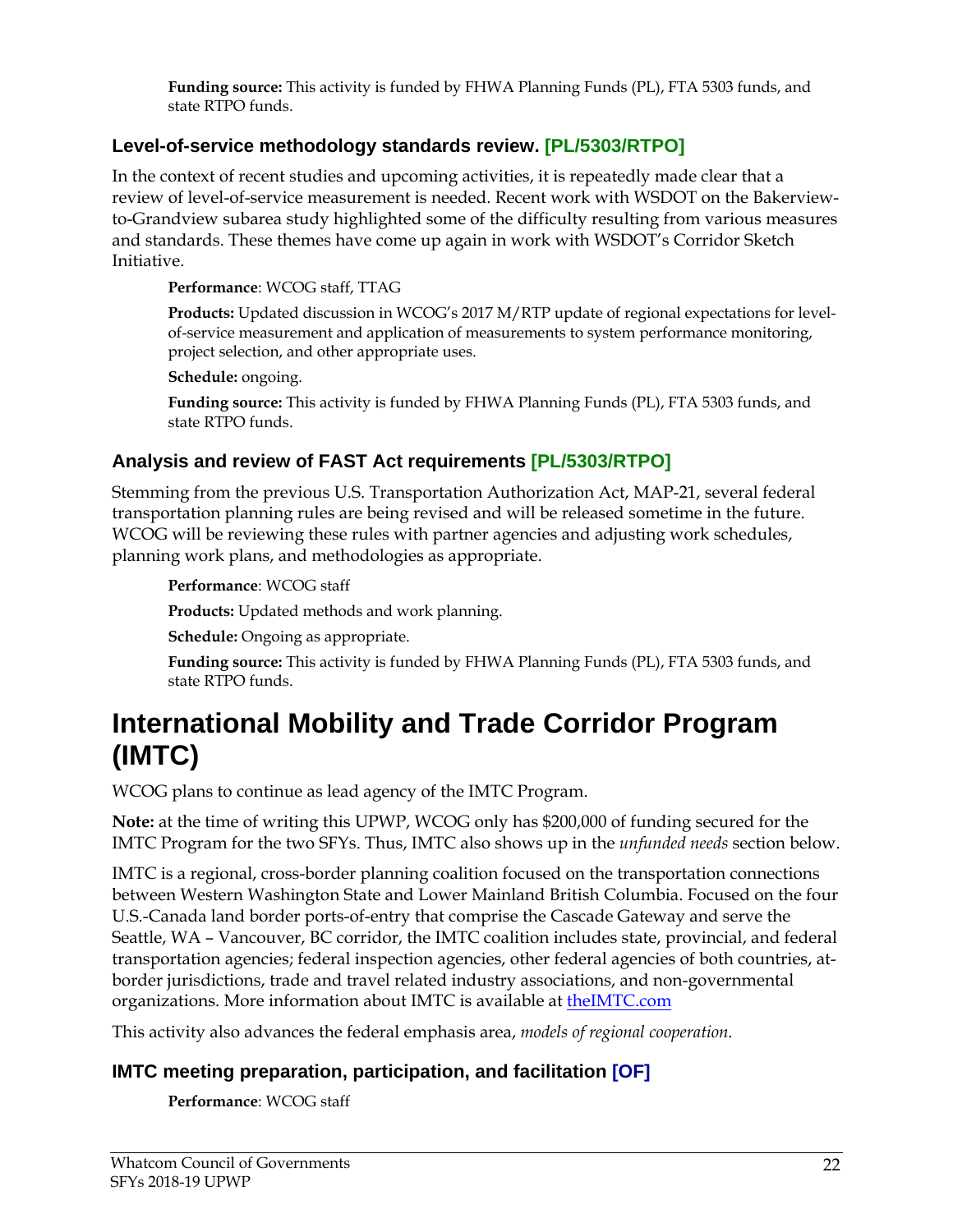**Products:** IMTC participating agencies and entities meet ten times per year (no meetings in August or December). With every fourth meeting being a Core Group meeting, the Steering Committee meets between seven and eight times per year and the Core Group meets between two and three times per year. Some years, larger general assembly meetings are convened based on stakeholder priorities.

WCOG will continue tracking a set of performance measures for the IMTC program.

**Schedule:** Ongoing as appropriate.

**Funding source:** WSDOT CBI funds and TBD.

#### **IMTC data collection and reporting [OF]**

#### **Performance**: WCOG staff

**Products:** Notable outcomes include an annually updated priority project list and a high-quality website which provides access to meeting summaries, border-related travel and trade data, and reports from research and planning work advanced from the IMTC coalition.

A printed and web based compilation of IMTC Program information is produced annually, primarily for use by participating agency representatives but for external stakeholders as well. Contents include program objectives, geographic and system scope, system demand, performance data and metrics, and an updated participant directory.

**Schedule:** Ongoing as appropriate.

**Funding source:** WSDOT CBI funds and TBD..

#### **IMTC collaborative efforts [OF]**

#### **Performance**: WCOG staff

**Products:** Tracking and supporting progress on interagency collaborations identified at IMTC meetings such as project definitions, research for alternatives analysis, etc. Examples include working with WSDOT and BC MoTI on materials for the Joint Transportation Executive Committee, research and analysis with WWU's Border Policy Research Institute, discussion of strategies and work products with the U.S.-Canada Transportation Border Working Group (TBWG), and follow-up and coordination on inter-agency data-sharing arrangements, etc.

**Schedule:** Ongoing as appropriate.

**Funding source:** This activity is funded by FHWA Coordinated Border Infrastructure funds, administered by WSDOT, and matched with local funds.

#### **IMTC project management [OF]**

#### **Performance**: WCOG staff

**Products:** Over the course of the year, WCOG staff working on IMTC conducts smaller scale research and analysis projects focused on interagency improvement of cross-border transportation (ex. port specific multi-year freight analysis). In addition to small projects, staff also works with agencies and contractors to make needed fixes to data reporting systems (ex. border data warehouse, WIM data transfers) to sustain the results of recently completed initiatives. This task also includes project development, scoping, and budgeting for upcoming, larger projects.

**Schedule:** Ongoing as appropriate.

**Funding source:** This activity is funded by FHWA Coordinated Border Infrastructure funds, administered by WSDOT, and matched with local funds.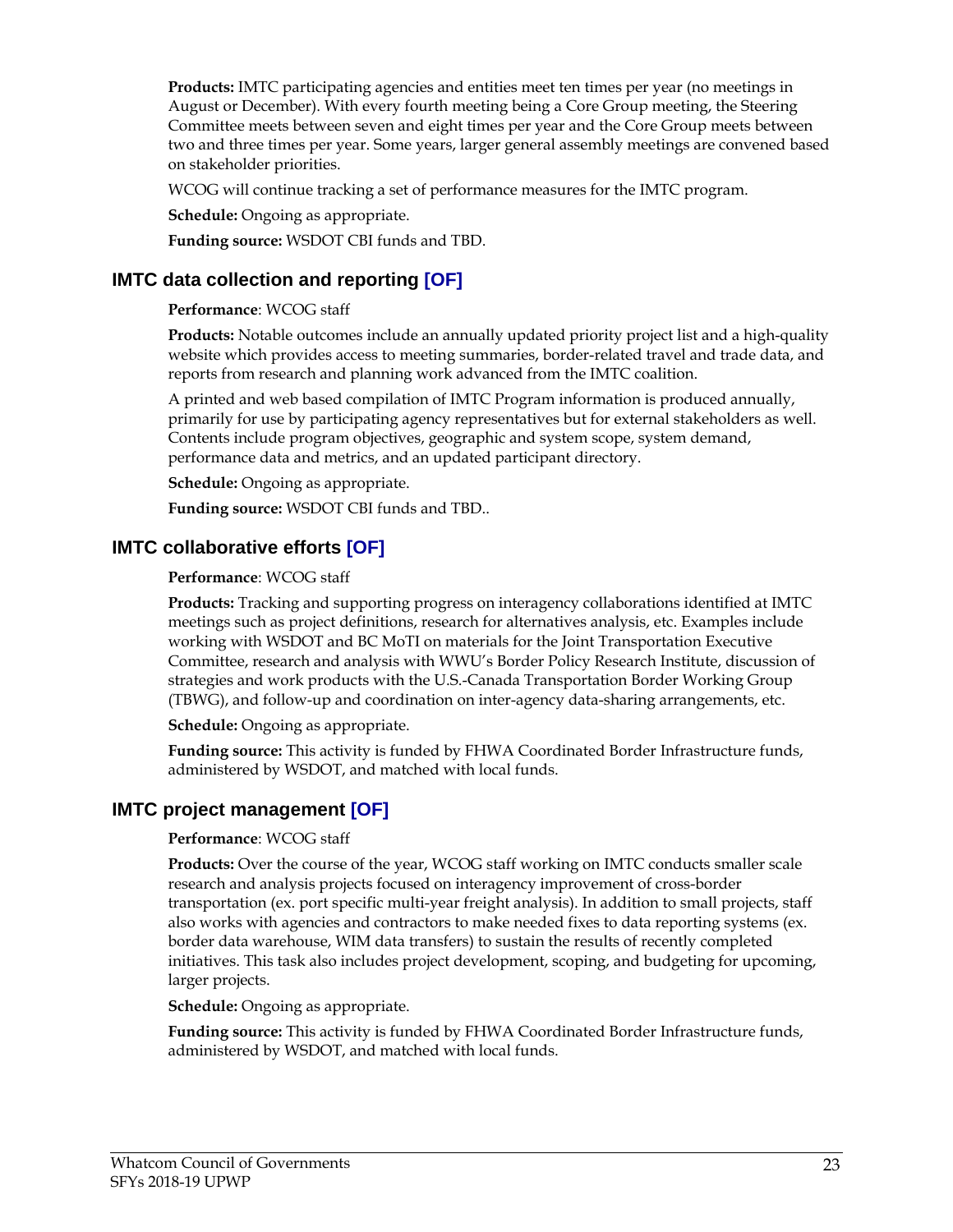#### **2015 Cross-border Truck Study [OF], [Canadian]**

**Performance**: WCOG staff, Western Washington University

**Products:** Most of the work under this project was completed in 2016 and 2017 but some activities will continue into SFY 2018. These include continued interviews with regional truck carriers, application of NPMRDS probe data to cross-border routes between Seattle and Vancouver, modeling of commercial inspection cash-collection processes' effect on border wait times, etc.

**Schedule:** Remaining work on this project will be completed by December 31, 2017.

**Funding source:** Remaining activities on this project are funded by FHWA HQ Office of Planning and the British Columbia Ministry of Transportation and Infrastructure.

## **Whatcom Smart Trips (WST)**

Whatcom Smart Trips is a program that helps community members make more of their trips by walking, bicycling, sharing rides or riding the bus. The program is administered and operated by WCOG with the support of the City of Bellingham, the Whatcom Transportation Authority, and the Northwest Clean Air Agency. Whatcom Smart Trips is a collection of programmatic strategies and tools that assist community members with using sustainable transportation modes.

**Note:** Whatcom Smart Trips does not yet have full funding identified for all of SFY 2019. Thus, the program also appears in the *unfunded needs* section below.

#### **WST program administration [Local]**

**Performance**: WCOG staff

**Products:** Administration

**Schedule:** Ongoing.

**Funding source:** This activity is funded by local funding from the City of Bellingham, the Whatcom Transportation Authority, and the Northwest Clean Air Agency.

**Products:** The program.

#### **WST Community Outreach [Local]**

#### **Performance**: WCOG staff

**Products:** Education, assistance, and incentives delivered through partnerships with community groups that wish to promote walking, bicycling, sharing rides, and riding the bus.

**Schedule:** Ongoing.

**Funding source:** This activity is funded by local funding from the City of Bellingham, the Whatcom Transportation Authority, and the Northwest Clean Air Agency.

**Products:** The program.

#### **WST Employer Programs [Local], [OS]**

#### **Performance**: WCOG staff

**Products:** Support to businesses and organizations that want to promote sustainable transportation to their employees. This activity also encompasses WCOG's administration of regional compliance with the state's commute trip reduction (CTR) law.

 Worksite materials: Worksite-specific signs and brochures, Smart Trips brochures and posters, Employee Transportation Maps, Employee recognition posters, Promotional bus passes (courtesy of WTA), Rideshare parking signs and permits.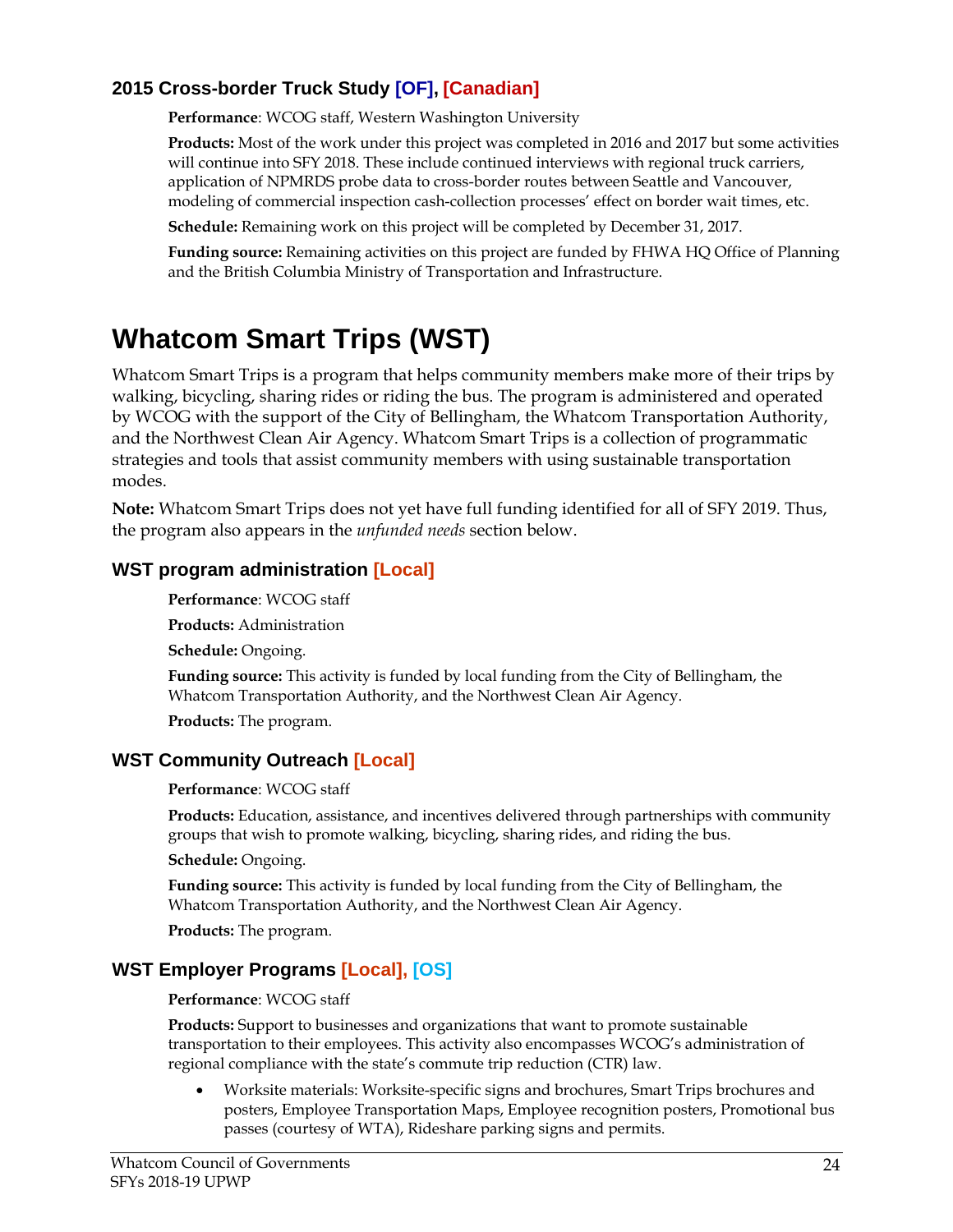- Smart Trips website & incentives
- Emergency Ride Home
- State and local training opportunities
- Promotional campaigns and prizes
- Bicycle education classes
- CTR survey reports

**Schedule:** Ongoing.

**Funding source:** This activity is funded by local funding from the City of Bellingham, the Whatcom Transportation Authority, and the Northwest Clean Air Agency; and state funding from the WSDOT Public Transportation Office

#### **WST incentives [Local]**

#### **Performance**: WCOG staff

**Products:** A program of discount cards, gift certificates, cash prizes and recognition to motivate community members to try new forms of transportation

**Schedule:** Ongoing.

**Funding source:** This activity is funded by local funding from the City of Bellingham, the Whatcom Transportation Authority, and the Northwest Clean Air Agency.

#### **WST School programs [Local]**

#### **Performance**: WCOG staff

**Products:** Classroom activities for middle school students and their teachers to explain the benefits of using sustainable transportation choices.

**Schedule:** Ongoing.

**Funding source:** This activity is funded by local funding from the City of Bellingham, the Whatcom Transportation Authority, and the Northwest Clean Air Agency.

#### **WST website [Local]**

**Performance**: WCOG staff, consultant

Products: Website. www.whatcomsmarttrips.org. Includes online trip diary.

**Schedule:** Ongoing.

**Funding source:** This activity is funded by local funding from the City of Bellingham, the Whatcom Transportation Authority, and the Northwest Clean Air Agency.

## **Regional priority programs and projects**

#### **Mobility Management & Travel Training**

With funding from the Federal Transit Administration, WCOG staff will be able to continue this initiative which it has conducted for the last two years -- a senior travel training program and a 7th grade bus-pass program that teach seniors and youth in Whatcom County that transit is a viable transportation option. Content focuses on bus-trip planning and experience based familiarization with bus riding.

**Performance**: WCOG staff. **Products:** Senior travel training. Seventh grade bus pass program. **Schedule:** Ongoing

**Funding source:** FTA via WSDOT's Consolidated Grant Program.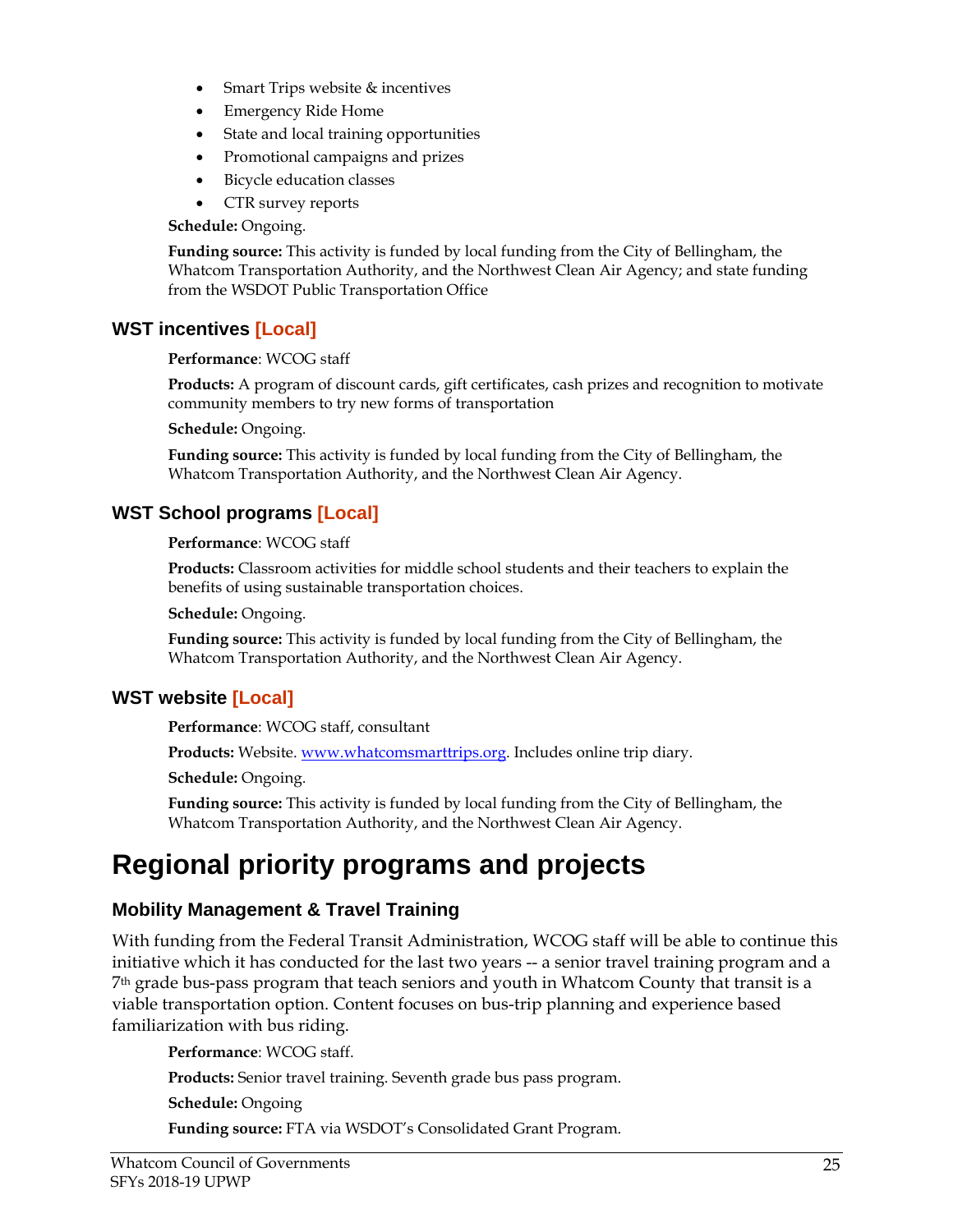#### **North Sound Connecting Communities Project [OF]**

Under an agreement with the Skagit Council of Governments (SCOG), WCOG is providing administrative support for periodic meetings of the NSCC (Farmhouse Gang).

**Performance**: WCOG staff.

**Products:** Convening and facilitation of meetings, meeting summaries, web site, storage and distribution of NSCC documents.

**Schedule:** Ongoing

**Funding source:** This activity is funded by a SAFETEA-LU high priority project sub-awarded through the Skagit Council of Governments (SCOG).

#### **Easter Seals grant project**

WCOG received a \$100,000 grant from the Easter Seals organization to facilitate community attention to issues of transportation access. \$25,000 is dedicated to planning and \$75,000 will be directed to implementation of accessibility improvements.

Project partners include the ARC of Whatcom County, Whatcom Transportation Authority, the Whatcom Coalition on Aging and the Whatcom Community Foundation. These partners, along with WCOG, make up the core team which will organize workshops and conduct outreach to the aging and disabled community regarding accessible transportation.

#### **Performance**: WCOG staff

**Products:** Transportation Needs Assessment, Accessible Transportation Plan, Implementation of Strategies

#### **Schedule**

July – September 2017: Analyze needs assessment results (for teams that conducted the survey). Conduct at least 4 in-person ATCI workshops (communities determined by ESPA Consulting to be more prepared for an early event will receive priority on these early events). Continue preparation for in-person ATCI workshops with remaining teams. Begin post event follow-up technical assistance for teams that have completed their in-person workshop

October – December 2017: Conduct at least 3 in-person ATCI workshops. Continue preparation for in-person workshops with remaining teams. Begin post event follow-up technical assistance for teams that have completed their in-person workshop

January – March 2018: Conduct remaining in-person ATCI workshops. Begin post event follow-up technical assistance for teams that have completed their in-person workshop.

**Funding source:** Other

## **Unfunded priority programs and projects**

#### **Whatcom Smart Trips (WST)**

The Whatcom Smart Trips program does not yet full funding for SFY 2019 identified. WCOG is working with partner agencies and other state and federal agencies to develop future funding strategies to fund the \$250,000 annual program cost.

#### **The International Mobility and Trade Corridor Program (IMTC)**

Since 1998, WCOG has primarily relied on funding from the U.S. FHWA's Coordinated Border Infrastructure (CBI) program to fund its work as lead agency of the IMTC Program. While the CBI eligible uses have been moved to the broader STBG Program, there is no longer dedicated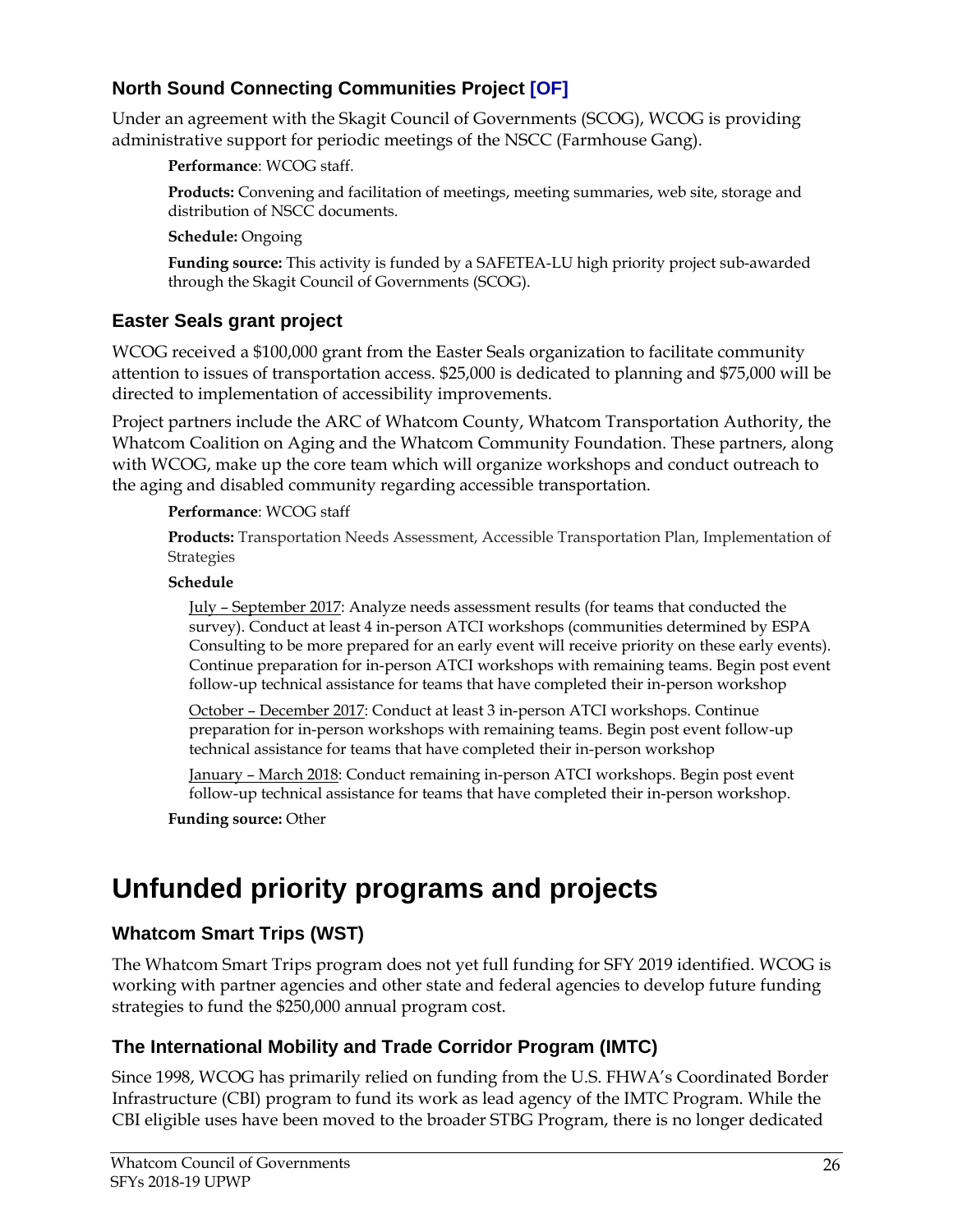funding available for border planning. Thus, it is up to states and other partners to allocate federal and other funds to support regional cross-border planning.

WCOG is working with WSDOT and other IMTC partner agencies (BC MoTI, Transport Canada, U.S. FHWA, and its WCOG Policy Board to formulate a sustainable funding partnership for the IMTC Program. The annual budget for IMTC is approximately \$240,000.

WSDOT has identified \$100,000 of remaining CBI funds for both SFYs 2018 and 2019. Thus, at this time, the IMTC Program still requires \$140,000 for each fiscal year.

#### **Regional transportation data collection and analysis**

As described above under the *data collection and analysis* core function, WCOG conducts several ongoing data intensive activities in support of the regional traffic model, local jurisdictions' application of the model, and development of GIS resources for local jurisdictions as well as the public. Over the last few years other needs and opportunities have arisen for WCOG to support the improvement of regional transportation planning which there is not currently adequate funding to pay for.

An ongoing set of regional data collection and analysis activities that WCOG would like pursue with additional funding for include:

- A regular traffic/trip-count program: WCOG has done one-time acquisitions of truck counts in order to help local jurisdictions provide requested data for WSDOT's biannual updates to the freight and goods transportation system (FGTS) map. An ability to conduct systematic regional counts of all modes (motor vehicles, bicycles, pedestrians, rail) would be a very meaningful complement to WCOG's adopted strategies.
- Additional reporting and outputs from the next regional household travel survey.
- Regional analysis of data from the National Performance Management Research Data Set (NPMRDS).
- Acquisition and analysis of regional mobile device probe data (e.g. INRIX origindestination data).
- Mapping and visualization of resulting information (GIS).

To conduct the types of activities listed above and the outputs to regional planning and improved system coordination among local jurisdictions, WCOG estimates an annual cost of \$75,000.

#### **External station survey & freight route assessment**

An improvement to WCOG's travel demand model would be better data inputs regarding trips with an origin, destination, or both outside of Whatcom County. This would improve our model's calibration of the influence of international border crossings with Canada as well as improve the model's accuracy regarding truck volumes vs. auto volumes. This is envisioned as a multi-day deployment of license plate readers (LPRs) on all incoming and outgoing traffic lanes in the county.

In addition to model calibration of external trips, there is also a regional interest in applying this data to an assessment of suspected avoidance of weigh-stations by commercial vehicles. Because of this broad regional and state interest, WCOG has discussed the possibility of conducting this effort in coordination with the Skagit Council of Governments (SCOG), our MPO neighbor to the south.

The estimated cost is this work is \$80,000.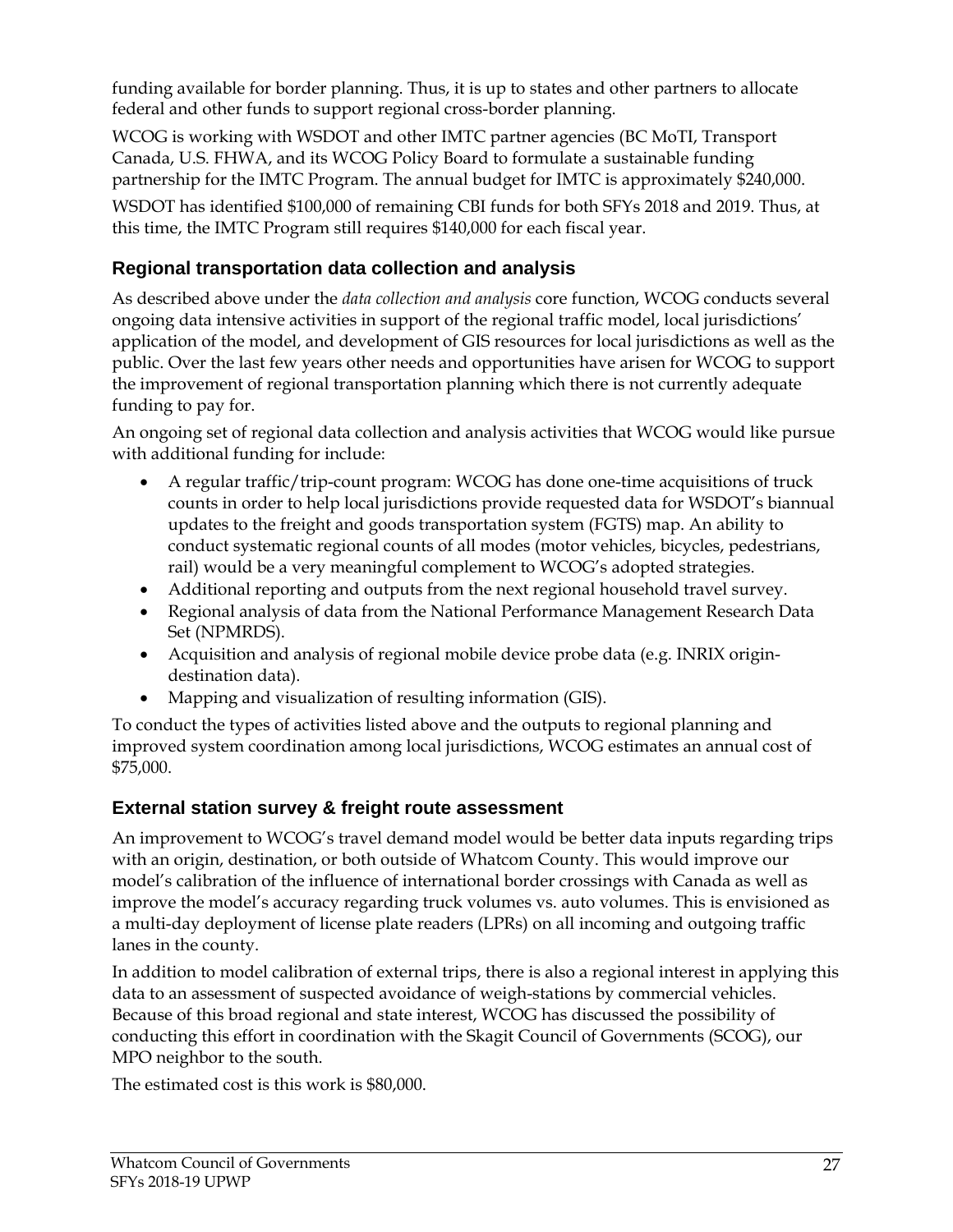#### **Household travel survey**

Household travel surveys are a key input to traffic demand models. WCOG's demand model uses a survey that was completed in 2008. WCOG's goal is to update these data when (or before) they are ten years old.

The estimated cost is \$300,000.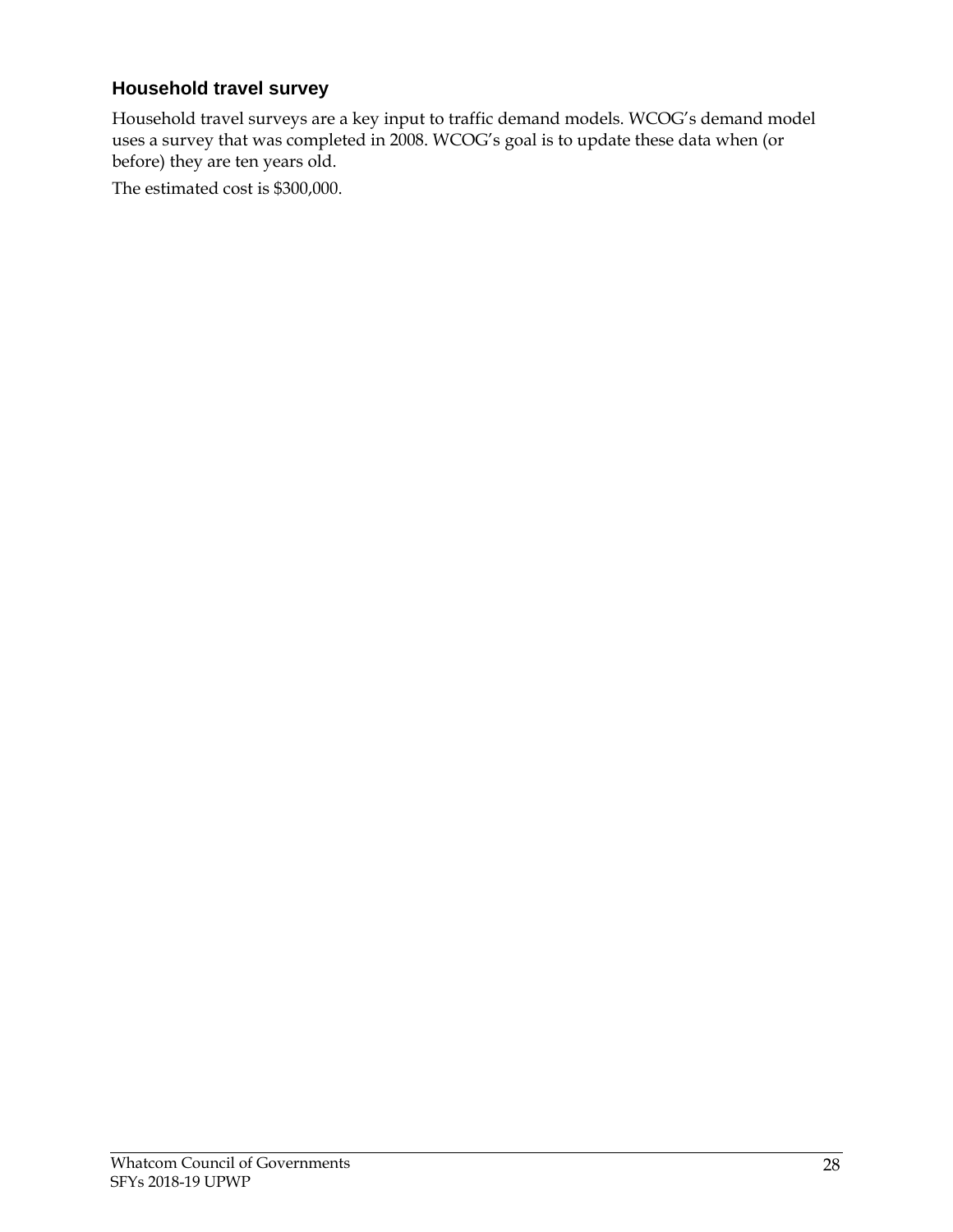## **Appendices Appendix A – Budget and financial detail**

| <b>UPWP</b>                     | Activities funded with [PL/5303/RTPO]                                             |                     | FHWA-PL & FTA 5303  |                    |                    | FHWA-STP-R         |          |                    |           | Summary                  |                    |                       |
|---------------------------------|-----------------------------------------------------------------------------------|---------------------|---------------------|--------------------|--------------------|--------------------|----------|--------------------|-----------|--------------------------|--------------------|-----------------------|
| Page                            | <b>Core Functions</b>                                                             | Total               | FHWA/FTA            | Local              | Total              | FHWA               | Local    | State<br>RTPO      | Federal   | State<br>RTPO            | Local              | Total                 |
| Number                          | Activities                                                                        | 100%                | 86.5%               | 13.5%              | 100%               | 86.5%              | 13.5%    |                    |           |                          |                    |                       |
| 13                              | Totals<br>Program administration                                                  | \$24,694            | \$21,360            | \$3,334            | \$8,692            | \$7,519            | \$1,173  | \$8,600            | \$28,879  | \$8,600                  | \$4,507            | \$41,986              |
| 13                              | Regional and statewide coordination                                               | \$5,926             | \$5,126             | \$800              | \$2,086            | \$1,805            | \$282    | \$2,064            | \$6,931   | \$2,064                  | \$1,082            | \$10,077              |
| \$                              | Professional development and staff training                                       | \$6,173             | \$5,340             | \$833              | \$2,173            | \$1,880            | \$293    | \$2,150            | \$7,220   | \$2,150                  | \$1,127            | \$10,497              |
| $\tilde{c}$                     | Coordination/communication with federal and state legislators                     | \$2,222             | \$1,922             | \$300              | \$782              | \$677              | \$106    | \$774              | \$2,599   | \$774                    | \$406              | \$3,779               |
| $\frac{4}{3}$                   | Unified Planning Work Program (UPWP)                                              | \$3,704             | \$3,204             | \$500              | \$1,304            | \$1,128            | \$176    | \$1,290            | \$4,332   | \$1,290                  | \$676              | \$6,298               |
| $\frac{4}{3}$                   | UPWP annual report                                                                | \$2,469             | \$2,136             | \$333              | \$869              | \$752              | \$117    | \$860              | \$2,888   | \$860                    | \$451              | \$4,199               |
| $\ddot{ }$                      | Documentation of tribal consultation process                                      | \$2,469             | \$2,136             | \$333              | \$869              | \$752              | \$117    | \$860              | \$2,888   | \$860                    | \$451              | \$4,199               |
| 4                               | Self-Certification Document                                                       | \$1,729             | \$1,495             | \$233              | \$608              | \$526              | \$82     | \$602              | \$2,022   | \$602                    | \$315              | \$2,939               |
|                                 |                                                                                   |                     |                     | \$65,562           | \$170,951          |                    |          |                    | \$567,952 | \$111,800                |                    |                       |
| $\frac{6}{2}$                   | <b>Totals</b><br>Transportation planning and projects                             | \$485,642           | \$420,080           |                    |                    | \$147,872          | \$23,078 | \$111,800          |           |                          | \$88,640           | \$768,392             |
| $\frac{5}{2}$                   | Planning technical support to organization, members, and tribes                   | \$87,415            | \$75,614            | \$11,801           | \$30,771           | \$26,617           | \$4,154  | \$20,124           | \$102,231 | \$20,124                 | \$15,955           | \$138,311             |
| 15                              | Coordination with WSDOT and MPO/RTPO members                                      | \$87,415            | \$75,614            | \$11,801           | \$30,771           | \$26,617           | \$4,154  | \$20,124           | \$102,231 | \$20,124                 | \$15,955           | \$138,311             |
| $\frac{6}{2}$                   | update & strategy<br>Metropolitan & Regional Transportation Plan (MTP/RTP)        | \$145,692           | \$126,024           | \$19,668           | \$51,285           | \$44,362           | \$6,924  | \$33,540           | \$170,386 | \$33,540                 | \$26,592           | \$230,518             |
| $\frac{6}{2}$                   | Public and stakeholder participation and outreach                                 | \$24,282            | \$21,004            | \$3,278            | \$8,548            | \$7,394            | \$1,154  | \$5,590            | \$28,398  | \$5,590                  | \$4,432            | \$38,420              |
| 17                              | Intelligent Transportation System (ITS) Plan                                      | \$14,569            | \$12,602            | \$1,967            | \$5,129            | \$4,436            | \$692    | \$3,354            | \$17,039  | \$3,354                  | \$2,659            | \$23,052              |
| 1,                              | Participation with regional planning studies (IJRs, Corridor Sketch, etc.)        | \$53,421            | \$46,209            | \$7,212            | \$18,805           | \$16,266           | \$2,539  | \$12,298           | \$62,475  | \$12,298                 | \$9,750            | \$84,523              |
| 17                              | Title VI reporting and plan update                                                | \$24,282            | \$21,004            | \$3,278            | \$8,548            | \$7,394            | \$1,154  | \$5,590            | \$28,398  | \$5,590                  | \$4,432            | \$38,420              |
| 17                              | Human Services Transportation planning (HSTP)                                     | \$24,282            | \$21,004            | \$3,278            | \$8,548            | \$7,394            | \$1,154  | \$5,590            | \$28,398  | \$5,590                  | \$4,432            | \$38,420              |
| $\frac{8}{3}$                   | mhouse Gang<br>North Sound Connection Communities project (a.k.a. Far             | \$24,282            | \$21,004            | \$3,278            | \$8,548            | \$7,394            | \$1,154  | \$5,590            | \$28,398  | \$5,590                  | \$4,432            | \$38,420              |
|                                 |                                                                                   |                     |                     |                    |                    |                    |          |                    |           |                          |                    |                       |
| $\frac{8}{3}$                   | <b>Totals</b><br>Data collection and analysis                                     | \$288,092           | \$249,200           | \$38,892           | \$101,411          | \$87,721           | \$13,691 | \$34,400           | \$336,921 | \$34,400                 | \$52,583           | \$423,904             |
| $\overset{\circ}{\phantom{a}}$  | Maintenance of the regional transportation demand mode                            | \$129,642           | \$112,140           | \$17,502           | \$45,635           | \$39,474           | \$6,161  | \$15,480           | \$151,614 | \$15,480                 | \$23,662           | \$190,757             |
| $\frac{1}{2}$                   | Development and maintenance of GIS resources                                      | \$129,642           | \$112,140           | \$17,502           | \$45,635           | \$39,474           | \$6,161  | \$15,480           | \$151,614 | \$15,480                 | \$23,662           | \$190,757             |
| $\overline{9}$                  | Federal functional classification system updates and monitoring                   | \$14,405            | \$12,460            | \$1,945            | \$5,071            | \$4,386            | \$685    | \$1,720            | \$16,846  | \$1,720                  | \$2,629            | \$21,195              |
| $\frac{9}{2}$                   | ₹<br>Review & update of U.S. Censnus address records (LUC                         | \$14,405            | \$12,460            | \$1,945            | \$5,071            | \$4,386            | \$685    | \$1,720            | \$16,846  | \$1,720                  | \$2,629            | \$21,195              |
| $\approx$                       | <b>Totals</b><br>Transportation Improvement Program (TIP)                         | \$24,694            | \$21,360            | \$3,334            | \$8,692            | \$7,519            | \$1,173  | \$8,600            | \$28,879  | \$8,600                  | \$4,507            | \$41,986              |
|                                 | TIP development & amendments                                                      |                     |                     |                    |                    |                    | \$821    |                    | \$20,215  |                          |                    |                       |
| $\mathsf{S}$<br>$\overline{20}$ |                                                                                   | \$17,286<br>\$7,408 | \$6,408<br>\$14,952 | \$2,334<br>\$1,000 | \$2,608<br>\$6,085 | \$2,256<br>\$5,263 | \$352    | \$6,020<br>\$2,580 | \$8,664   | \$6,020                  | \$3,155<br>\$1,352 | \$29,390<br>\$12,596  |
|                                 | Obligation status monitoring and reporting                                        |                     |                     |                    |                    |                    |          |                    |           |                          |                    |                       |
| $\approx$                       | <b>Totals</b><br>ments)<br>RTPO Planning duties (in addition to the above require |                     |                     |                    |                    |                    |          | \$8,600            |           | \$8,600                  |                    | \$8,600               |
| $\Omega$                        | RTP - county planning policies consistency                                        |                     |                     |                    |                    |                    |          | ଌ                  |           | $\overline{\mathcal{S}}$ |                    | S                     |
| 21                              | sportation elmts.<br>Certify consistency between RTP & local comp. plan tran      |                     |                     |                    |                    |                    |          | ္တ                 |           | $\overline{\mathcal{G}}$ |                    | S                     |
| 21                              | Participation in state planning activities                                        |                     |                     |                    |                    |                    |          | \$6,880            |           | \$6,880                  |                    | \$6,880               |
| 2                               | Level-of-service methodology review                                               |                     |                     |                    |                    |                    |          | \$860              |           | \$860                    |                    | \$860                 |
| 22                              | Analysis and Review of FAST Act Requirements                                      |                     |                     |                    |                    |                    |          | \$860              |           | \$860                    |                    | \$860                 |
|                                 | [PL/5303/RTPO] Totals \$823,121                                                   |                     | \$712,000           | \$111,121          | \$289,747          | \$250,631          | \$39,116 | \$172,000          | \$962,631 | \$172,000                |                    | \$150,237 \$1,284,868 |
|                                 |                                                                                   |                     |                     |                    |                    |                    |          |                    |           |                          |                    |                       |